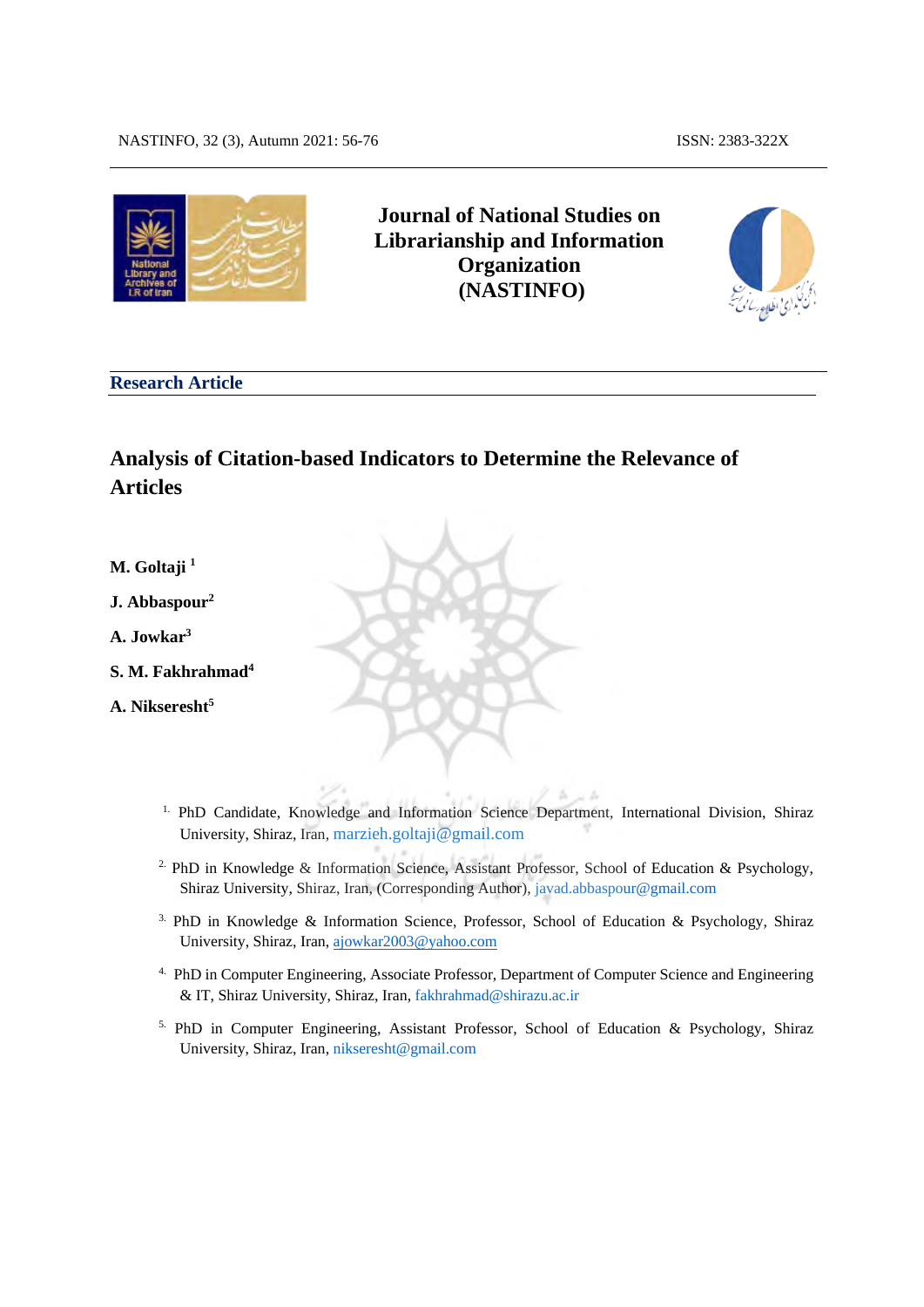#### **Abstract**

**Purpose:** The present study aimed to investigate the potential of citation-based indicators (Co-Citation, Bibliographic Coupling, Amsler, PageRank, HITS) to determine the relevance of articles.

 **Method:** This is applied research with correlational approach. The population consisted of 26,262 articles in the PubMed Central open access subset of the CITREC, which had citation relationship with other articles based on all three traditional citation-based indicators (Co-Citation, Bibliographic coupling, Amsler). From among the citations in the research population, 30 were selected as basic ones, and the full-text of them were retrieved based on the mesh similarity. Then the similarities among the retrieved documents were extracted based on citation-based indicators. Each of the citation-based metrics was considered as independent variable and the mesh similarity as dependent variable. A MySQL database was created using WampServer simulation software and PHP My Admin. Then, using online demo of the CITREC test collection, an output was prepared. By entering the output into the MySQL database which contains the research data set, the main structure of its tables was created. Finally, by studying all the required codes from the CITREC source code package, we attempted to enter the required codes by applying necessary changes. The results were entered in the created MySQL database. By writing a query in SQL language, the set citation network was completely extracted and stored in a Comma-separated values (CSV) file. Then, a program was written in Python that could open and process this large file and calculate PageRank and HITS numbers (authority and Hub).

 **Findings:** The results showed that all six measures studied had a significant and positive correlation with the relevance of articles. In other words, with increasing the values of each measure, the degree of relevance of the articles also increased. The highest correlation with the relevance of the articles belonged to the Amsler measure, followed by the Bibliographic Coupling. After Amsler and Bibliographic Coupling, the highest correlation was observed in the HITS(Authority) variable, and the PageRank variable was in the fourth place; Finally, the lowest correlation with the relevance of the articles was related to the Co-Citation and the HITS (Hub). Therefore, among the known Citation- based measure studied here, Amsler, Bibliographic Coupling, HITS(Authority) and PageRank metrics, respectively, had more potential to determine the relevance of articles rather than others.

**Conclusion:** Based on the findings, it can be concluded that the citation-based metrics studied are able to estimate the degree of relevance of articles. Therefore, they can be used in various information retrieval platforms, including search engines, citation- based databases, recommender systems, and even digital libraries to access articles, suggest similar articles, and rank retrieved results; Also, the Amsler measure as the less used in information retrieval systems than the two traditional Measure (Co- Citations and Bibliographic Coupling) needs to be considered more than ever. On the other hand, despite the fact that Co- Citations measure is used in some international information retrieval databases (such as Science Direct and CiteSeer) to retrieve relevant documents and suggest similar documents, it is less efficient than other metrics.

 **Keywords:** Citation- Based Metrics, Relevance of Articles, Co-citation, Bibliographic Coupling, Amsler, PageRank, HITS

Follow this and additional works at[: http://nastinfo.nlai.ir/](http://nastinfo.nlai.ir/)

#### O (cc BY.

.

This work is licensed under the terms of the Creative Commons Attribution 4.0 International License: <http://creativecommons.org/licenses/by/4.0>

#### **Recommended Citation**

Goltaji, M., Abbaspour, J., Jowkar, A., Fakhrahmad, S., nikseresht, A. (2021). Analysis of Citation-based Indicators to Determine the Relevance of Articles. *Journal of National Studies on Librarianship and Information Organization (NASTINFO),* 32 (3): 56-76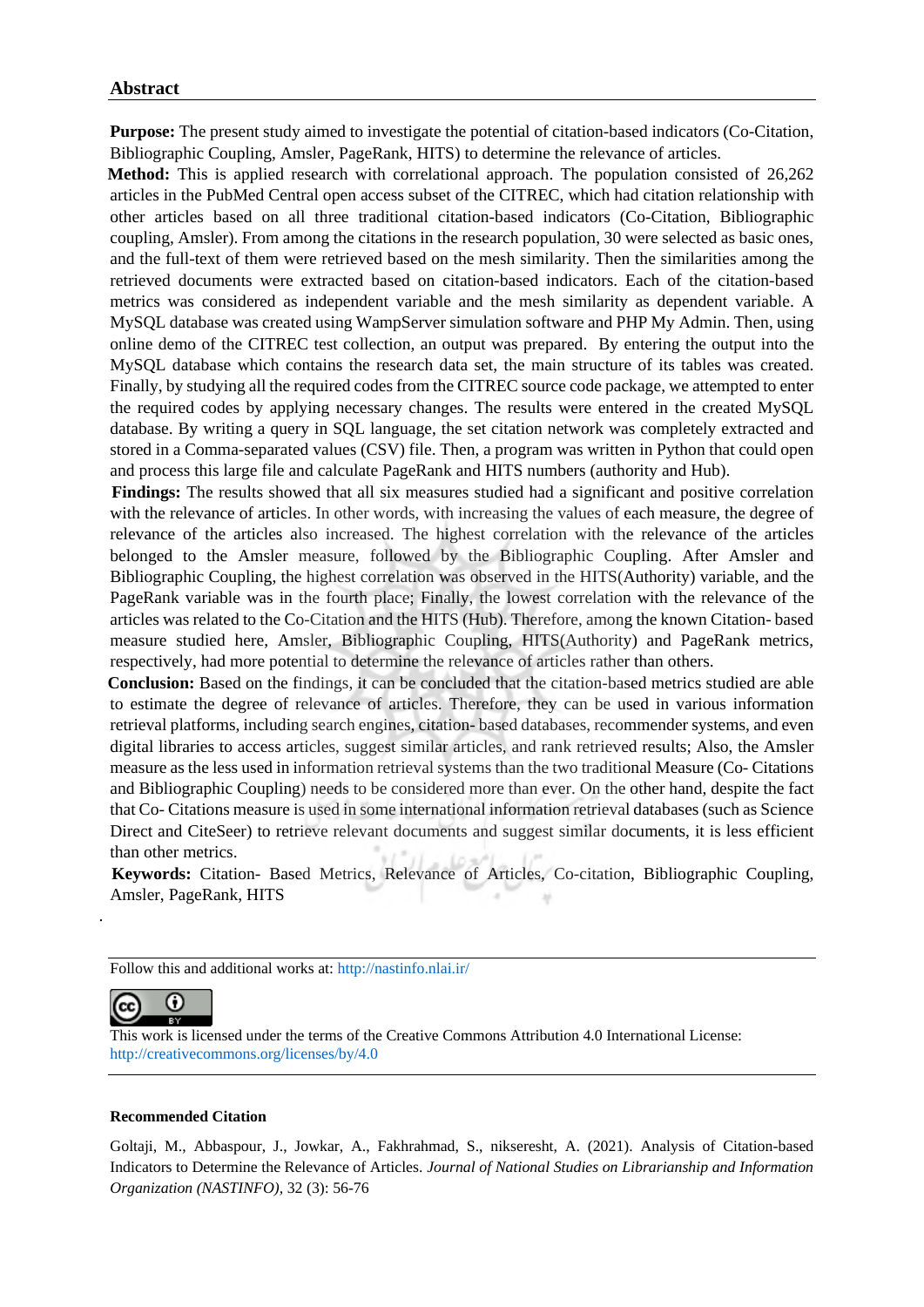This Review Article is brought to you for free and open access by Journal of National Studies on Librarianship and Information Organization (NASTINFO).

Received:06, Aug. 2021; accepted:18, Sep. 2021

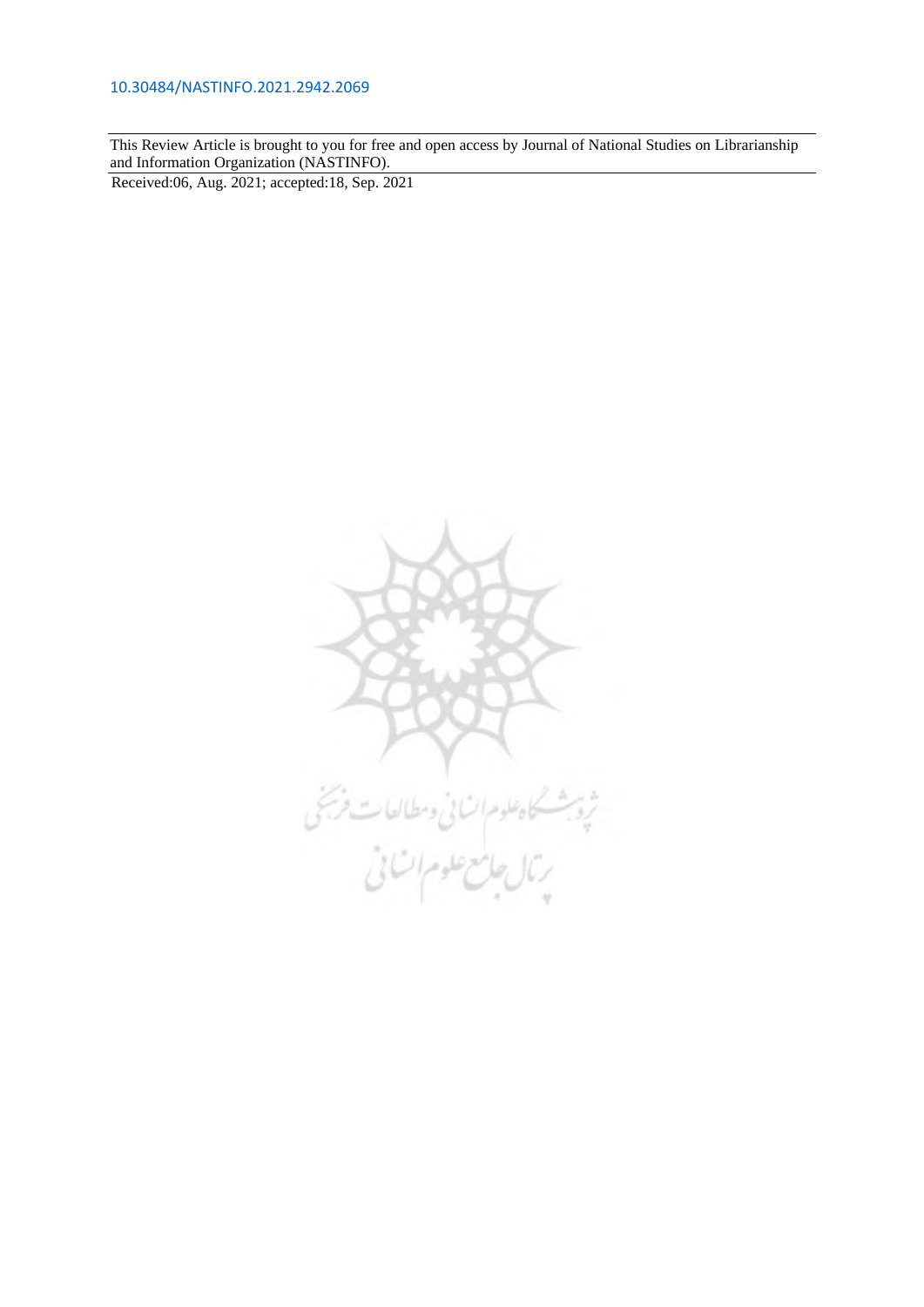

فصلنامه علمی **–** پژوهشی مطالعات ملی کتابداري و سازماندهی اطلاعات



مقاله پژوهشی

تحلیل سنجه هاي استنادمحور براي تعیین میزان ربط مقاله ها

 مرضیه گل تاجی  جواد عباس پور عبدالرسول جوکار سیدمصطفی فخراحمد علیرضا نیک سرشت

دانشجوي دکتري علم اطلاعات و دانش شناسی، واحد بین الملل دانشگاه شیراز، شیراز، ایران [Cambridge of University:mailto](mailto:University%20of%20Cambridge) .<sup>۱</sup> <sup>۰.</sup> استادیار گروه علم اطلاعات و دانش $\check{\pi}$ سی، دانشکده علوم تربیتی و روان $\check{\pi}$ سی، دانشگاه شیراز، شیراز، ایران (نویسنده javad.abbaspour@gmail.com ،(مسئول استاد گروه علم اطلاعات و دانش شناسی، دانشکده علوم تربیتی و روان شناسی، دانشگاه شیراز، شیراز، ایران com.yahoo@2003jowkar .<sup>۳</sup> دانشیار گروه مهندسی و علوم کامپیوتر و فناوري اطلاعات، دانشکده مهندسی برق و کامپیوتر، دانشگاه شیراز، شیراز، ایران .<sup>۴</sup>

<sup>۵.</sup> استادیار گروه علم اطلاعات و دانش شناسی، دانشکده علوم تربیتی و روان شناسی، دانشگاه شیراز، شیراز، ایران nikseresht@gmail.com

چکیده

هدف: شناخت توانایی سنجههای استنادمحور (هم استنادی، زوج کتابشناختی، امسلر، پیجرنک و هیتس(اعتبار و کانون)) برای تعیین میزان ربط مقالهها با یکدیگر.

**روش**: پژوهش حاضر از نظر هدف، کاربردی و از لحاظ شیوه گردآوری دادهها، پژوهشی توصیفی از نوع همبستگی است. جامعه آماري، مجموعه مقالات موجود در زیرمجموعه دسترسی آزاد پابمد سنترال مجموعه آزمون سایترک بود که بر اساس سه سنجه هم استنادي، زوج کتاب شناختی و امسلر با سایر مقالات رابطه استنادي داشتند. از میان 26262 30مقاله، مقاله به عنوان مقالات پایه انتخاب شد و مقالات مرتبط با هر یک از آنها بر اساس سنجه ربط مش بازیابی گردید؛ هر یک از سنجههای استنادمحور متغیر مستقل و سنجه ربط مش متغیر وابسته بود. با استفاده از نرمافزار شبیهساز ومپسرور و پی اچ پی مای ادمین یک پایگاه مای.اس.کیو ال ایجاد شد؛ سپس، با مطالعه کلیه کدهای مورد نیاز از بسته کد منبع سایترک، کدهای لازم با اعمال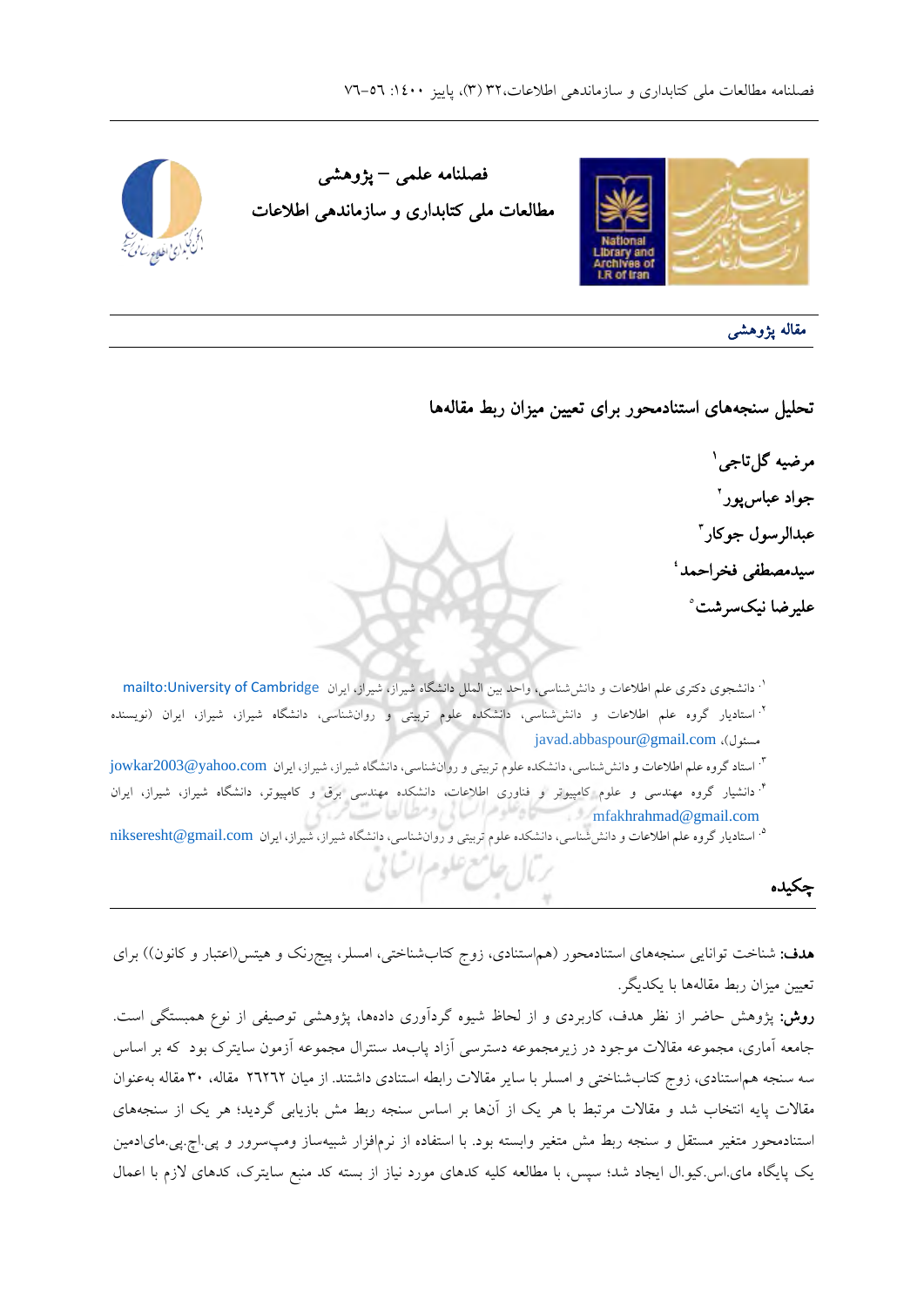تغییرات ضروري، اجرا و نتایج حاصل در پایگاه ماي.اس.کیو.ال وارد شد. با نوشتن پرس<code>وجو به</code> زبان اس.کیو.ال، شبکه استنادي مجموعه به صورت کامل استخراج شد سپس با کدنویسی به زبان پایتون اعداد مربوط به پیج رنک و هیتس (اعتبار و کانون) به صورت جداگانه محاسبه گردید.

**یافتهها:** نتایج نشان داد تمامی شش سنجه در سطح یک صدم همبستگی معنادار و مثبت با میزان ربط مقالهها داشت؛ بهعبارت دیگر، با افزایش مقادیر هریک از سنجهها، درجه ربط مقالهها نیز افزایش یافت. بیشترین میزان همبستگی مربوط به سنجه امسلر و پس از آن، زوج کتاب شناختی بود. پس از سنجههای امسلر و زوج کتاب شناختی، بیشترین همبستگی میان متغیر هیتس(اعتبار) با ربط مقالهها بود. متغیر پیجرنک در مرتبه چهارم قرار داشت؛ در نهایت، کمترین میزان همبستگی با ربط مقالهها، مربوط به سنجههاي هم استنادي و هيتس( کانون) بود؛ بنابراين، از ميان سنجههاي استنادي بررسي شده در اين پژوهش، سنجههاي امسلر، زوج کتاب شناختی، هیتس(اعتبار) و پیجرنک بیش از سایر سنجهها از پتانسیل لازم برای تعیین میزان ربط مقالهها برخوردار بودند.

<mark>نتیجهگیری:</mark> بر اساس یافتههای پژوهش می توان گفت سنجههای استنادمحور مطالعهشده قادرند درجه ربط مقالهها را برآورد کنند و در بافتارهاي مختلف بازيابی اطلاعات شامل موتورهاي جست وجو، پايگاههاي اطلاعاتی و استنادي، سامانههاي پیشنهاددهنده و حتی کتابخانههای دیجیتالی برای دسترسی به مقالات مرتبط، پیشنهاد مقالات مشابه و رتبهبندی نتایج بازیابی کاربرد داشته باشند؛ همچنین، لازم است به سنجه امسلر که نسبت به دو سنجه سنتی هماستنادي و زوج کتابشناختی، در سامانههای اطلاعاتی کمتر استفاده شدهاست، بیش از پیش توجه شود؛ از طرفی، علیرغم اینکه سنجه هماستنادی در برخی از پایگاه ها و سامانه هاي بازیابی اطلاعات بین المللی( مانند ساینس دایرکت و سایت سیر) براي بازیابی مدارك مرتبط و پیشنهاد مدارک مشابه استفاده می شود در مقایسه با سایر سنجهها از کارایی کمتری برخودار است. <mark>کلیدواژهها:</mark> ربط مقالهها، هم|ستنادی، زوج کتابشناختی، امسلر، پیجرنک، هیتس، سنجههای استنادمحور

استناد به این مقاله: گل تاجی، مرضیه، عباس پور، جواد، جوکار، عبدالرسول، فخراحمد، سید مصطفی، نیک سرشت، علیرضا. (١٤٠٠). تحلیل سنجههاي استنادمحور براي تعیین میزان ربط مقالهها (١٤٠٠). فصلنامه م*طالعات مل<sub>ی</sub> کتابداري و سازماندهی اطلاعات*، ٣٢  $07-Y7$ :  $(Y)$ 

[10.30484/NASTINFO.2021.2942.2069](https://dx.doi.org/10.30484/nastinfo.2021.2942.2069)

دريافت: 0//0 /05 12 يذير ش: 7/27 16 /05 16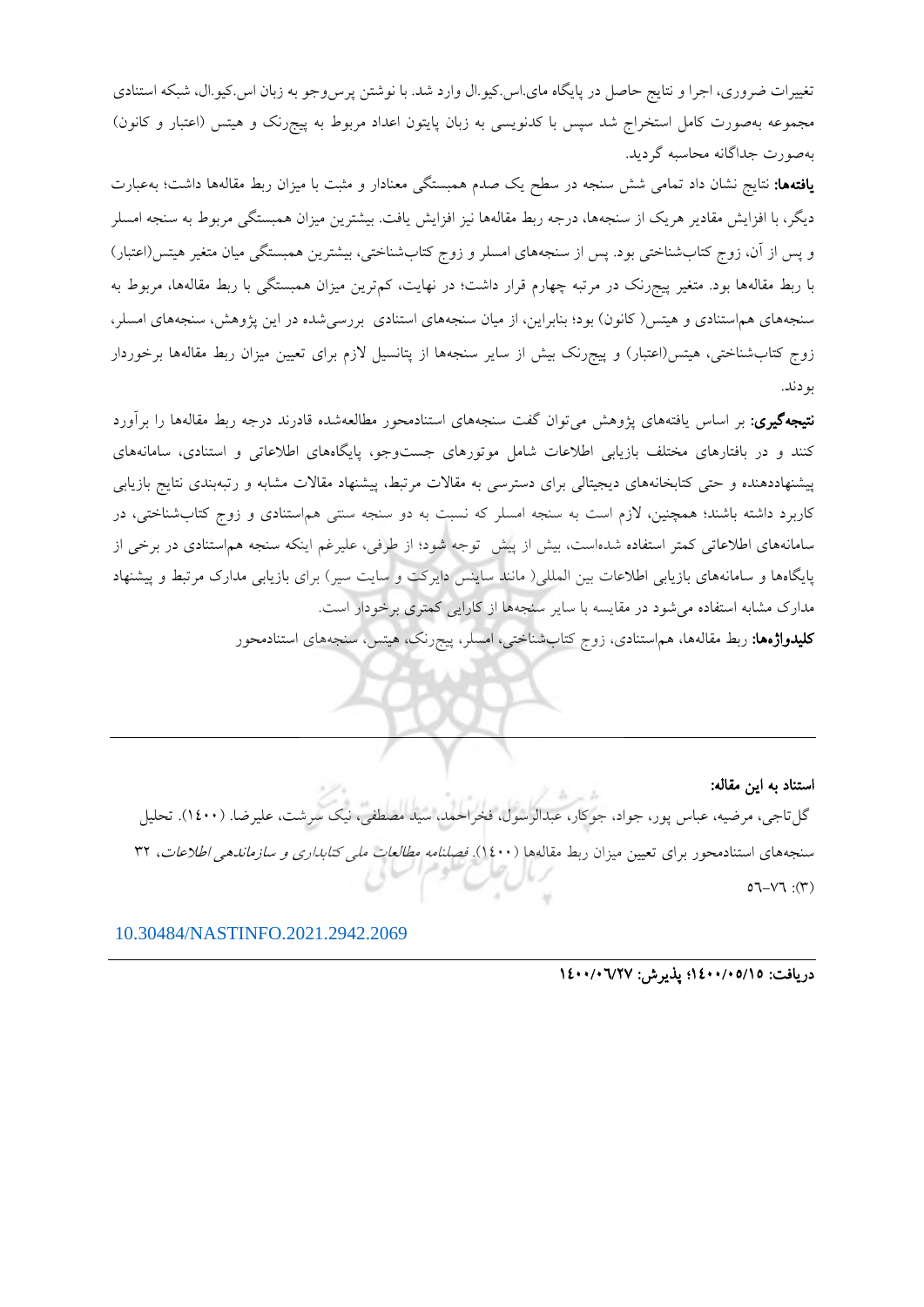[2011 ,Hariri](#page-16-1); [2007 ,Levene\(&](#page-15-1) ؛ ،از طرفی نتایج پژوهش هاي متعدد نشان داده است که کاربران تنها به چند نتیجه نخست توجه میکنند و سایر نتایج بازیابی شده را [Bar-Ilan, Levene & Mat-](#page-15-2)) گیرند می نادیده [Hassan, 2006;](#page-15-2) [Lewandowski, 2008](#page-16-2) ; [Agrahri, Manickam, & Riedl, 2008;](#page-14-1) [Bar](#page-15-3)‐ [Ilan, Keenoy, Levene, & Yaari, 2009;](#page-15-3) Lewandowski, 2017). مهم ترین عواملی که می تواند بر این امر تأثیر مستقیم داشته باشد، کیفیت سنجههاي ربط و شباهت است؛ بهعبارت دیگر، هرچه سنجه هاي بهتري به کار گرفته شود، میتوان انتظار نتایج بازیابی بهتري را داشت؛ بنابراین، سنجه هاي به کاررفته در سامانه ها براي شباهت یابی و ربط مدارك بایستی بهحدي اثربخش باشد که نه تنها کلیه مدارک مرتبط با پرس وجو کاربر را بازیابی کند؛ بلکه مدارک را به نحوي رتبهبندي کند که با حداقل کوشش و زمان، نیاز اطلاعاتی کاربر پاسخ داده شود .

 ربط سنجه 67 ، [McGill, Koll, & Noreault \(1979\)](#page-17-0) و شباهت مختلف به کاررفته در بازیابی اطلاعات را بررسی Quated in [Zhang and](#page-18-0) ) کردند مقایسه و [1999 ,Korfhage](#page-18-0)(. بر اساس و جست جوهاي انجام شده، در حال حاضر آمار دقیقی از تعداد سنجههای شباهت و ربط شدهابداع توسط متخصصان در دسترس نیست؛ ولی اکنون که در حدود چهار دهه از انتشار اثر آنها می گذرد، به احتمال فراوان تعداد آنها بسیار بیشتر از گذشته خواهد .بود سنجههاي شباهت را بر اساس آنچه مبناي محاسبه شباهت قرار میگیرد، به سه گروه اصلی دستهبندي كردهاند: سنجههاي متنαحور، سنجههاي استنادمحور و سنجه هاي ترکیبی ( [and Boyack](#page-15-4) [2010 ,Klavans](#page-15-4)(. هرچند امروزه به دلیل گسترش و بهبود نظام هاي پردازش متن، سنجه هاي متن محور تحولات چشم گیري داشتهاند؛ ولی سنجههاي استنادمحور

#### مقدمه

سامانه هاي بازیابی اطلاعات شامل موتورهاي کاوش، کتابخانه هاي دیجیتال و پایگاه هاي اطلاعاتی، از هر نوع و در هر سطح از پیچیدگی، هدف بنیادي مشترکی را دنبال می كنند و آن نمایش مدارك یا اطلاعات مرتبط با درخواست یا نیاز اطلاعاتی کاربران است (نشاط، ١٣٨٢). با [1](#page-5-0) در این سامانه ها براي تعیین میزان ربط پرسوجو مدرك یا مدارك از معیارهایی با عنوان "سنجههاي شباهت" استفاده میشود و چنانچه مقدار شباهت از یک حد آستانه بیشتر باشد، عمدارك به نوان مدارك مرتبط بازیابی می شوند؛ همچنین، این سنجهها شاخصهای مناسبی براي رتبهبندي مدارك بازیابی شدهاند و به هاسامانه اجازه میدهند تا با مرتب ساختن مدارك بر اساس میزان ربط، مدارك مرتبطتري را در صدر نتایج قرار دهند (Zhang and Korfhage, 1999)؛ همچنین سنجه هاي شباهت در بسترهاي دیگري مانند طبقهبندي خودکار مدارك؛ تشکیل خوشههاي مدارك مشابه؛ ایجاد سامانههاي بازیابی گرافیکی و ترسیم نقشه هاي علوم نیز کهب ار میروند ( [,Basnet ,Torres](#page-18-1) [Sung, Mukkamala, & Ribeiro, 2009](#page-18-1); Jouili, Tabbone, & Valveny, 2010; Lin, [Jiang, & Lee, 2013;](#page-16-0) [Amer and Abdalla,](#page-14-0)  .([2020;](#page-14-0) [Eminagaoglu, 2020](#page-15-0)

علی رغم کاربرد وسیع و اهمیت سنجههاي شباهت در بازیابی اطلاعات به طور گسترده و سامانه هاي بازیابی اطلاعات به صورت محدود، چالش اساسی این موضوع، مسئله ربط و رضایت کاربر است؛ نتایج پژوهشها نشان میدهد کاربران از نتایج بازیابی شده توسط سامانههای بازیابی اطلاعات رضایت ندارند و بین نتایج بازیابیشده از طریق این سامانه ها با نظر کاربران قرابت چندانی وجود ندارد (سعدین پخرم و عباس ور، 1398؛ حاجیان و Bar‐[Ilan, Keenoy, Yaari,](#page-15-1) ؛1399 ،سهرابی چشمه

<span id="page-5-0"></span><sup>&</sup>lt;sup>1</sup>. Query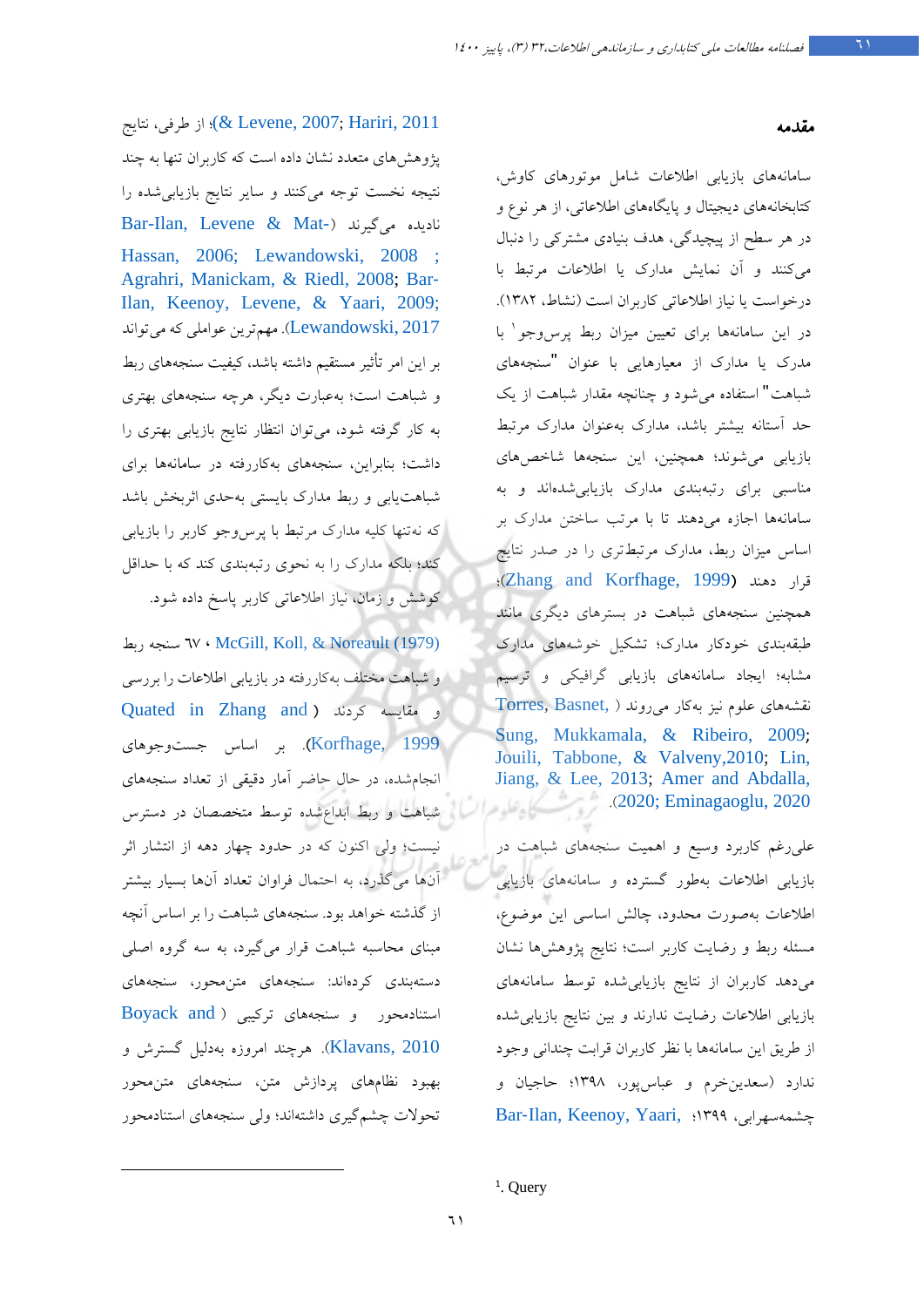نیز داراي برخی از ویژگیها و قابلیتهاي منحصربهفردند که آن ها را از برخی جهات از رویکردهاي متن محور متمایز میسازد؛ ازجمله اینکه، سنجههاي استنادمحور که در قالب پرس وجو توسط کاربران به نظام داده می شوند تحت تأثیر عبارتها و کلمات گوناگونی قرار نمی گیرند؛ دسترسی به منابع و متون بین رشتهای را فراهم می سازند؛ و منابعی را که با یک موضوع خاص ارتباط دارند ولی با سامانههاي بازیابی متنی ردگیری نمی شوند، نشان می دهند (Smith, 1981). علاوه بر این، دادههای استنادی به راحتی قابل درك هستند و بهسرعت هم گردآوري .( [Su and et al., 2011](#page-18-2) می شوند(

رد برخی از سامانه هاي بازیابی اطلاعات، به ویژه پایگاههای استنادی و برخی موتورهای جست وجو، به منظور محاسبه میزان ربط مدارك با پرسوجو یا سایر مدارك، از پیوندهاي استنادي میان مدارك و ساختار گراف Reyhani Hamedani, Lee, ) آنها استفاده می شود [and Kim, 2013;](#page-17-2) Reyhani Hamedani and برخی از متخصصان معتقدند که استنادها. $\mathop{\rm Kim}\nolimits,2021$ اغلب براي اندازهگیري شباهت ضمنی میان مدارك علمی استفاده میشوند و بازیابی مدارك با استفاده از پیوندهاي استنادي قادر است مدارك شناسایینشده با پردازش متنی را بیابد ([2019 ,Eto](#page-15-5))؛ در مقابل، عدهای هم عقیده دارند که ایندسته از سنجهها، تنها روابط استنادي میان مقالات علمی را درنظر میگیرند و از محتواي مقالات غافل [Reyhani Hamedani and et al.,](#page-17-2) میشوند ( .([2013](#page-17-2)

از مهمترین سنجه هاي سنتی مبتنی بر استناد تمی وان به سنجههای هم|ستنادی'[،](#page-6-1) زوج کتابشناختی<sup>۲</sup>، و امسلر<sup>۳</sup> اشاره کرد. هم استنادي پیوندي است که توسط نویسندگان جدید، میان مقالات پیشین برقرار میشود؛ بنابراین، هم استنادي، بسامد تعداد دفعاتی است که به دو مدرك همراه

[1](#page-6-2). Cocitation

- 2. Bibliographic Coupling
- 3. Amsler

یکدیگر در مدارك بعدي استناد می شود ( [,Small](#page-17-3) [1973](#page-17-3)). در زوج کتابشناختی، به مآخذ مشترك توجه میشود؛ به عبارتی، وجود یک مأخذ در دو مقاله، واحد اندازهگیری حد اشتراک آن دو مقاله محسوب می شود و هرچه دو مقاله در تعداد بیشتري از مآخذ خود مشترك باشند از لحاظ محتوایی به یکدیگر نزدیکتر ند (Kessler, 1963). براي محاسبه شباهت مدارك با سنجه امسلر که شباهت پیوندی<sup>،</sup> نیز نامیده می شود، همزمان هر دو سنجه زوج کتاب مشناختی و ه استنادي لحاظ شود ( می 1980 ,Eaton [and Bichteler](#page-7-0)( .

درکنار سه سنجه استنادمحور پیش گفته، که از قدمت بیشتری برخوردارند، دو سنجه هیتس° و پیچرنک<sup>7</sup> نیز وجود دارد که در اصل براي محیط وب و بهويژه رتبهبندي صفحات وب ایجاد شدند؛ اما پژوهشگران قابلیت به کارگیري آنان براي شناسایی مدارك علمی مهم و معتبر و رتبهبندي آنها را بررسی و عملکرد آنها را براي سنجش شباهت مدارك تأیید کردند ( [and Zhuge](#page-18-3) [Zhang, 2010;](#page-18-3) [Yin, Huang, & Li, 2011;](#page-18-4) [Liu,](#page-17-4)  .([Zhang, & Guo, 2012](#page-17-4)

هر دو سنجه پیجرنک و هیتس، سنجههاي بازگشتی و تکرارشونده مبتنی بر پیوند مدارك در محیط وب هستند؛ با این تفاوت که گرایش سنجه پیجرنک بهسمت بازتاب مقالات قدیمی و سنجه هیتس به مقالات جدید [Jiang, Sun, Yang, Zhuge, and Yao,](#page-16-5) )است در .)[2016](#page-16-5) [;](#page-16-5)[Devi, Gupta and Dixit, 2014](#page-15-6) رتبهبندي صفحات وب با هیتس، ابتدا جستوجوي موضوعی با یک یا چند عبارت پرسشی انجام می گیرد، و تعدادي صفحه داراي بالاترین رتبه استخراج میشوند که

- <span id="page-6-0"></span>4. Linkage Similarity
- <span id="page-6-1"></span>5 .HITS
- <span id="page-6-2"></span>6 .PageRank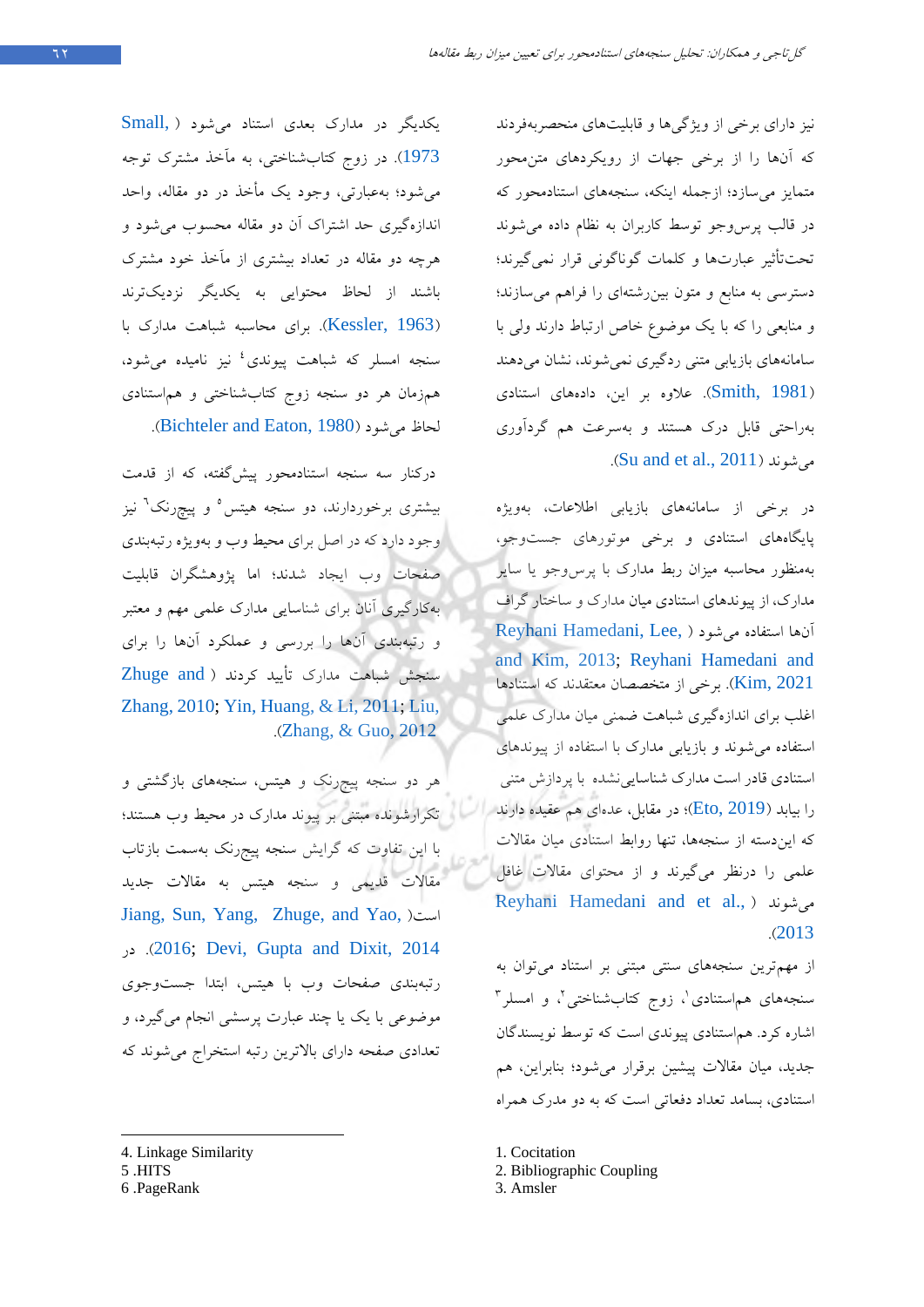"*مجموعه* ریشه<sup>\</sup>" را شکل میدهند. این صفحات مرتبطترین صفحات به پرس وجو مطرحشده فرض .شوندمی سپس، صفحاتی که به وسیله پیوند، به مجموعه ریشه پیوند دادهاند و یا مجموعه ریشه با آنها پیوند برقرار کرده است به مجموعه افزوده میشوند و مجموعهاي بزرگتر با نام "مجموعه پایه `" به وجود میآید که مبنای محاسبه الگوریتم هیتس است.. این الگوریتم به هر صفحه در این مجموعه یک امتیاز اعتبار<sup>۳</sup> و یک امتیاز کانون<sup>،</sup> اختصاص می دهد (Kleinberg, 1999).

هیتس دو مقدار اعتبار و کانون را به ازاي هر صفحه که به صورت بازگشتی متقابل روي هم اثر دارند محاسبه میکند؛ بهعبارت دیگر، یک صفحه با امتیاز اعتبار بالا به وسیله تعدادي از صفحات با امتیاز کانون بالا (تعداد زیادي از صفحات با امتیاز کانون بالا به آن پیوند داده باشند) و یک صفحه با امتیاز کانون بالا به تعدادي صفحه با امتیاز اعتبار بالا اشاره میکند (صفحهاي است که به صفحات با امتیاز اعتبار بالا پیوند داده باشد ) [Kleinberg, 1999;](#page-16-6) [Kirsch, Gnasa, Won,](#page-16-7) ) ( . [and Cremers,2008](#page-16-7)

عملکرد سنجه هاي استنادمحور در بازیابی از گذشته تا به امروز همواره مدنظر پژوهشگران بوده است. در پژوهش هاي اولیه، عملکرد سنجههاي تعداد استنادات، زوج کتاب شناختی، هماستنادي، و امسلر در موضوعهاي مختلف بازیابی اطلاعات و همچنین در قیاس بایکدیگر هآزموده شد. یافت هاي پژوهش [Eaton and Bichteler](#page-7-0) [\(1980\)](#page-7-0) بیانگر برتري مقیاس شباهت پیوندي امسلر (ترکیب زوج کتابشناختی و هماستنادي) در مقایسه با سنجه زوج کتابشناختی بهتنهایی بود. در پژوهش [Shibata, Kajikawa, Takeda, and](#page-17-3) ،دیگري (2009) [Matsushima](#page-17-3) سه سنجه هماستنادي، زوج

3 . Authority

کتاب شناختی و استناد مستقیم° را از نظر قابلیت شناسایی بهینه پیشگامان پژوهش و مدارك هسته با یکدیگر مقایسه کردند. یافتهها نشان داد استناد مستقیم در مجموع بهترین و هم استنادي بدترین عملکرد را نسبت به سایرین داشتند.

پس از ظهور شبکه جهانی وب- که اساس آن را فراپیوندها<sup>٬</sup> تشکیل میدادند- سوالی که مطرح شد این بود که آیا از سنجههاي پیشین، بهویژه سنجههاي استنادمحور که قرابت نزدیکی با فراپیوندها داشتند، میتوان در محیط وب هم استفاده کرد یا خیر؟ و در صورت مثبتبودن پاسخ این سوال، هر یک از این سنجهها در چه بستري کارایی بهتري دارند؟ با توجه به اینکه استناد و سنجههای استنادمحور، اعتباری که مدارک به یکدیگر میدهند را در نظر نمیگیرند، توانایی سنجههاي مبتنی بر گراف مانند الگوریتمهاي پیجرنک و هیتس در شباهتیابی مدارك مدنظر پژوهش ها قرار گرفت و قابلیت این سنجههاي جدید استنادمحور در قیاس باهم، و در مقایسه با سنجه هاي پیشین آزموده شد.

(2008) Zhao [and Guan ,Ma](#page-17-5) [ب](#page-7-3)ا مقایسه دو سنجه پیجرنک و تعداد استنادات، تلاش کردند تا روش جدیدي براي اندازه گیري اهمیت مقالات علمی مبتنی بر پیجرنک گوگل عرضه کنند. آنها نتایج حاصل از رتبه بندي مقالات علمی با پیجرنک را با تعداد استنادات به آنها مقایسه و همبستگی زیادي بین استناد و پیجرنک مشاهده کردند. مقایسه این دو سنجه در پژوهش [and Herskovic](#page-16-8) [\(2005\) Bernstam](#page-16-8) تکرار شد و نتایج نشان داد عملکرد پیج رنک نسبت به تعداد استناد بهتر بود. در پژوهشی دیگر [\(2008\) Lin](#page-16-9) دو سنجه جدید استنادمحور پیجرنک و هیتس را مقایسه کرد. وي قابلیت

4 . Hub

<span id="page-7-0"></span> $LO =$ 

<sup>1.</sup> Root Set

<sup>2.</sup> Base Set

<span id="page-7-2"></span><span id="page-7-1"></span><sup>5.</sup> Direct citation

<span id="page-7-3"></span><sup>6.</sup> Hyperlinks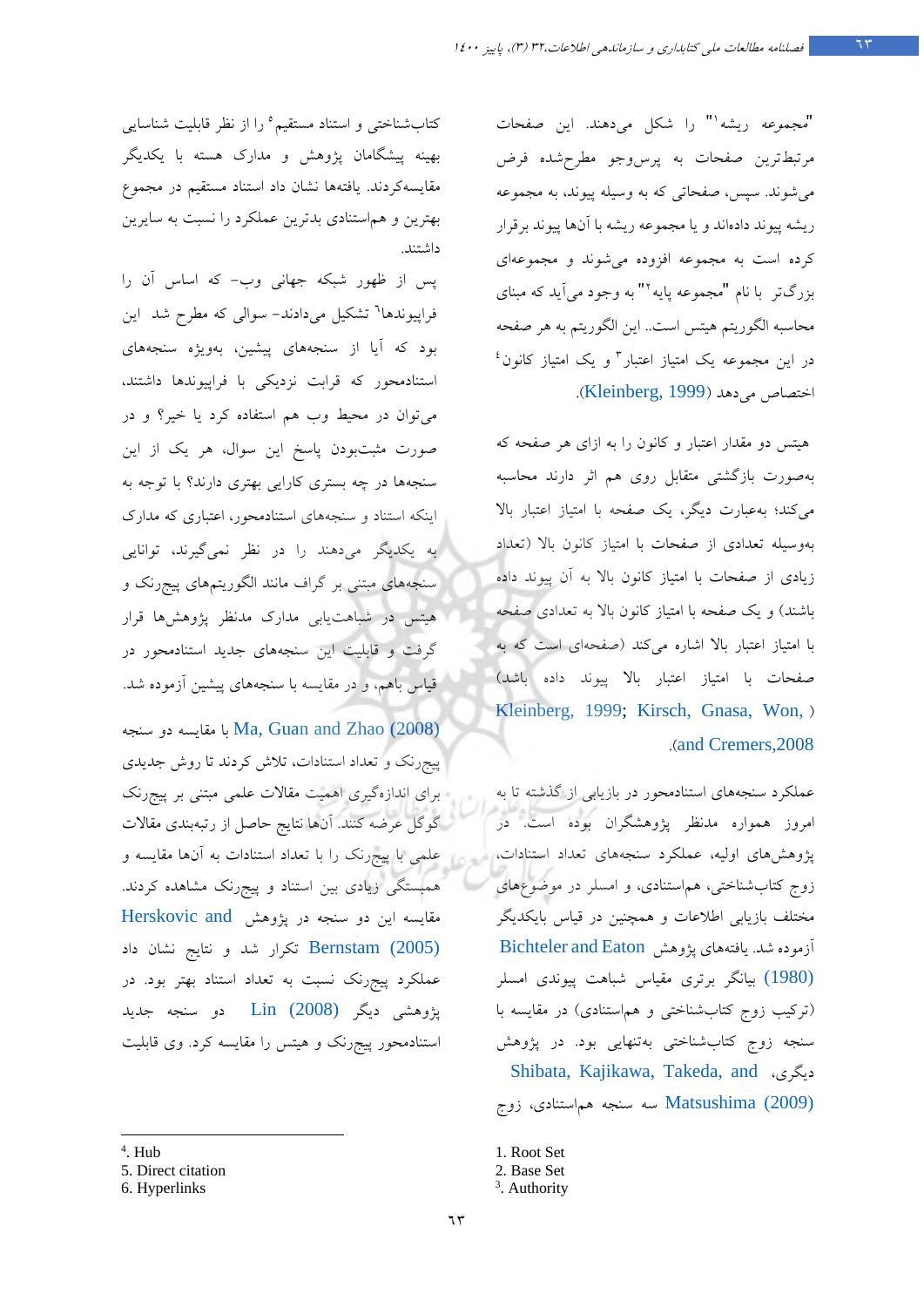پیجرنک و هیتس را در شبکه مقالات مرتبط پابمد براي [1](#page-8-0) بازیابی متون زیستپزشکی بررسی کرد. نتایج این پژوهش نشان داد که پیجرنک نسبت به هیتس براي تحلیل ساختار شبکه پیوند هاي مدارك مرتبط مؤثر تر است.

سه الگوریتم تحلیل پیوندی Yin and et al.,  $(2011)$ را که عبارت بودند از توزیع درجه <sup>۲</sup>، پیجرنک و هیتس از نظر کارآمدي در بازیابی متون زیست پزشکی بررسی کردند. تحلیل داده ها نشان داد که هرچند هر سه الگوریتم مذکور منجر به بهبود بازیابی متون زیستپزشکی میشوند؛ اما الگوریتم توزیع درجه نسبت به سایر موارد عملکرد بهتري دارد و پیج رنک و هیتس بهترتیب در رتبههاي بعدي قرار میگیرند؛ آنها هم چنین یک چارچوب ترکیبی احتمالی " را پیشنهاد کردند که اطلاعات استنادی را با مدل وزندهی احتمالی محتوامحور<sup>،</sup> ترکیب میکند. بر اساس بررسیهای آنان این چارچوب باعث  $Y$ oon, Kim بهبود بازیابی متون زیست پزشکی می شود. شباهت  $\&$  [Park](#page-18-5) (2016) ( Park  $(2016)$ معکوس (آر.وي.اس رتبه شباهت)<sup>7</sup>، رتبه نفود (رتبه پي) و رتبه رابط (رتبه سی)^ را معرفی کردند که بهترتیب  $^{\vee}$ نسخه بازگشتی هماستنادي، زوج کتابشناختی و امسلرند. رتبه رابط نمره شباهت را بر اساس تعداد رابطها در گراف غیرجهتدار محاسبه میکرد، این سنجهها در مقایسه با نسخه هاي غیربازگشتی خود عملکرد بهتري داشتند و از میان همه آن ها رتبه رابط بهترین عملکرد را داشت. [Colavizza, Boyack, Van Eck, & Waltman](#page-15-7) [\(2018\)](#page-15-7) در چهار نشریه از رشتههاي مختلف شباهت جفت مقالات هماستناد در سطوح مختلف را مطالعهکردند. نتایج نشان داد که با کاهش سطح هماستنادي شباهت مقالات افزایش می یابد. Jiang and et al. (2019) با توجه به نیاز پژوهشگران به دسترسی به مقالات

زیستفناوری و همچنین ناتوانی سنجههای متن محور در بازیابی همه مدارك مرتبط، الگوریتم گراف چندتایی محتوا<sup>۹</sup> را پیشنهاد دادند. نتایج آزمون این الگوریتم روی دادههاي موجود در پابمد نشان داد که این الگوریتم به لحاظ بازیابی و رتبهبندی مقالات به طور معناداری از الگوریتمسنتی متن محور پابمد بهتر عمل میکند. [Janssens, Gwinn, Brockman, Powell, &](#page-16-11)  روش جست وجوي استنادمحور را Goodman (2020) گسترش دادند. این روش که براي کارایی بیشتر نسبت به کلیدواژه سنتی طراحی شده بود هماستنادها `` نام داشت. نتایج نشان داد این روش، روندی مؤثر و درست برای یافتن مقالات مرتبط است.

با مرور پژوهشهاي انجام شده پیشین، توان گفت می همان گونه که [,Oakes & Panchev ,Thompson](#page-18-6) (2015) اشاره میکنند گرچه به سنجه هاي ربط و شباهت یابی در بسیاري از نظام هاي بازیابی و فرایندهاي پردازش زبان طبیعی براي یافتن مرتبطتر نی و مدارك مدارك مشابه با مدرك اصلی نیاز است و موفقیت این سامانهها نیز تاحد زیادی به عملکرد صحیح این سنجهها وابسته است؛ اما عملکرد این سنجهها از سامانهاي به سامانه دیگر میتواند متفاوت باشد؛ سنجه اي که در یک سامانه اثربخش بود، در سامانه مؤثردیگر نبود. همچنین در عمل نیز هر یک از این سنجه ها به صورت مجزا در پایگاه هاي اطلاعاتی، کتابخانه هاي دیجیتال و موتورهاي جست وجو به کار رفته اند؛ براي مثال، ساینس دایرکت ''، از سنجه هم|ستنادي براي پيشنهاد مدارک مشابه استفاده کند (می [2019 ,Eto](#page-15-5)[;](#page-15-0)[2013 ,Eto](#page-15-0)(؛ در پایگاه هاي وب آو ساینس <sup>۱۲</sup> و اسکوپوس <sup>۱۳</sup> از سنجه زوج کتابشناختی [Burnham, 2006;](#page-15-8) [Ahlgren and Jarneving, \)](#page-14-2)

- <span id="page-8-6"></span><span id="page-8-3"></span><span id="page-8-2"></span>9. Content Tuple Graph Algorithm (CTGA) 10. CoCites
- <span id="page-8-7"></span><span id="page-8-4"></span>11. ScienceDirect
- <span id="page-8-8"></span><span id="page-8-5"></span>12. Web of Scienc(WoS)
- <span id="page-8-9"></span>13. Scopus
- 1. PubMed Related Articles
- 2. Degree Distribution
- 3. probabilistic combination framework
- 4. Content-based probabilistic weighting model
- 5. Simrank
- 6. Reverse Simrank(rvs-Simrank)

<span id="page-8-0"></span><sup>7.</sup> Penetrating (P-rank)

<span id="page-8-1"></span><sup>8.</sup> Connectors rank (C-rank)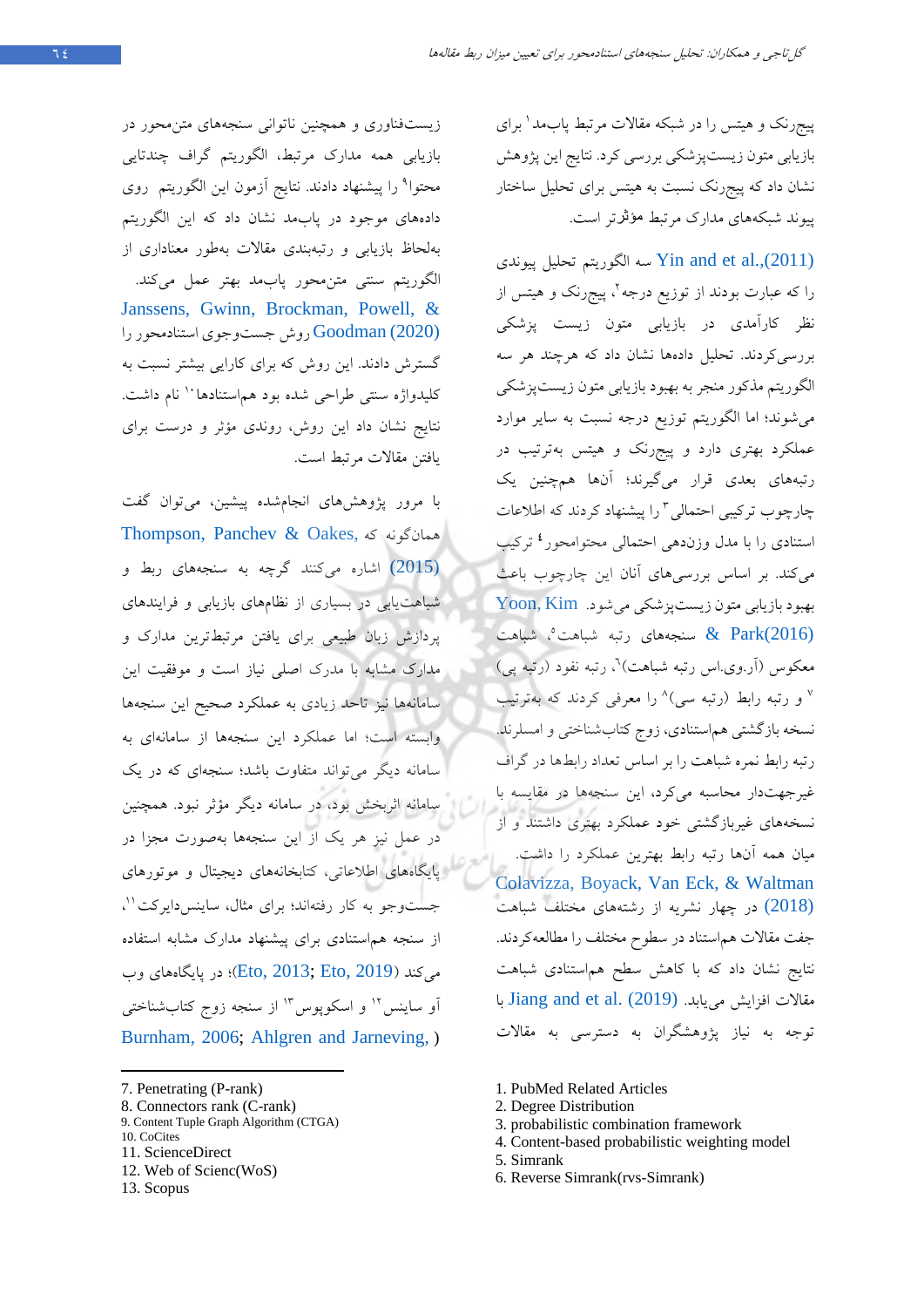[2008;](#page-14-2) [Nicolaisen and Frandsen, 2012;](#page-17-6) [Char](#page-15-9)  [2013 ,Ajiferuke and\(](#page-15-9)، در کتابخانه دیجیتالی ای.سی.امٰ و در پایگاه استنادی سایت سیر <sup>۲</sup> از هماستنادی براي پیشنهاد مدارك مشابه و مرتبط به کاربر استفاده [Wanjantuk and Keane, 2004;](#page-18-7) [Lu,](#page-17-7) ) شودمی [Janssen, Milios, Japkowicz, and Zhang,](#page-17-7)  [2007;](#page-17-7) [Gipp and Beel, 2009;](#page-15-10) [Eto, 2013;](#page-15-0) [Eto,](#page-15-5)  [2019](#page-15-5)). موتور جستوجوی گوگل از پیجرنک و موتور جستوجوی اسک <sup>۳</sup> از هیتس برای بازیابی و رتبهبندی اسناد مرتبط با پرسوجو کاربر استفاده مینمایند [Thelwall, 2003;](#page-18-8) [Goswami, Mantri, &](#page-16-12) ) .([Bhattacharya, 2017](#page-16-12)

در پژوهشهای اشارهشده توانایی هر یک از این سنجهها براي تعیین میزان ربط مدارك با پرسوجو و سایر مدارك اغلب به تنهایی آزمون شده است و اطلاعات چندانی از میزان اثربخشی آنها بر روي یک مجموعه مدارك واحد وجود ندارد. با بررسی این سنجه ها بر روي یک مجموعه یکسان می توان درك دقیق تري از توانایی هر یک از آنها به دست آورد. براین اساس پژوهش حاضر قصد دارد تا توانایی این سنجه ها را براي تعیین میزان ربط مقالهها بررسی کند. با توجه به مسئله گفتهشده این پژوهش در گپی پاسخ ویی به این سوال است که میزان همبستگی سنجههاي هم استنادي، زوج کتابشناختی، امسلر، پیجرنک و هیتس با ربط مقالهها چقدر است؟

## روش پژوهش

 جامعه آماري پژوهش، مجموعه مقالاتی بود که با نام "زيرمجموعه دسترسي آزاد پابمد سنترال"<sup>،</sup> در مجموعه آزمون سایترک° آمده است. این مجموعه مشتمل بر

- 1. ACM Digital Library
- 2. CiteSeer
- 3. ASK
- 4. PubMed Central Open Access Subset (PMC OAS)

5. CITREC (https://dke.uniwuppertal.de/en/projects/citrec.html)

255339 عنوان مقاله است. سایترك کد دسترسی آزاد جاوا براي محاسبه 35 سنجه شباهت مبتنی بر استناد و متن را عرضه میکند که زوج کتابشناختی، هماستنادی و امسلر از جمله سنجههای شباهت مبتنی بر استناد در نیا مجموعه هستند. در نیا پژوهش، براي فراهمکردن امکان مقایسه شاخص ها با یکدیگر مقالاتی انتخاب شد که شاخص های استنادمحور بررسی شده را دارا باشند؛ به عبارت ید گر، بر اساس سه سنجه استنادمحور هماستنادی، زوج کتابشناختی و امسلر با سایر مقالات رابطه استنادي داشته باشند )1(پیوست ؛ در مرحله بعد، با استفاده از نرم|فزار شبیهساز و مپسرور<sup>۲</sup> و ی<sub>ی</sub>.اچ.پی.مایادمین <sup>۷</sup>یک پایگاه مای.اس.کیو.ال^ ایجاد شد؛ سپس، با استفاده از نسخه نمایشی<sup>۹</sup> برخط مجموعه آزمون سایترك، یک خروجی تهیه شد و با وارد کردن آن به پایگاه ماي.اس.کیو.ال حاوي مجموعه دادههاي پژوهش، ساختار اصلی جدول هاي آن ایجاد شد؛ در نهایت،با مطالعه کدهای لازم از بسته کد منبع `` سایترک، تلاش شد تا این کدها با اعمال تغییرات ضروري ، اجرا و نتایج حاصل در پایگاه ماي. اس.کیو.ال وارد شود.

در زیرمجموعهی دسترسی آزاد پابمد سنترال مجموعه آزمایشی سایترك، براي سنجش میزان شباهت مدارك با پرسوجو ها، از سرعنوانهاي موضوعی پزشکی(مش) یاتخصیص فته به هریک از مدارك استفاده می شود. هايسرعنوان موضوعی پزشکی(مش)، اصطلاحنامه چند سلسله مراتبی از توصیفگرهاي موضوعی است. متخصصان

- <span id="page-9-0"></span>6. WampServer
- <span id="page-9-1"></span>7. phpMyAdmin
- <span id="page-9-2"></span>8. MySQL
- <span id="page-9-5"></span><span id="page-9-3"></span>9. Demo
- <span id="page-9-4"></span>10. Source Code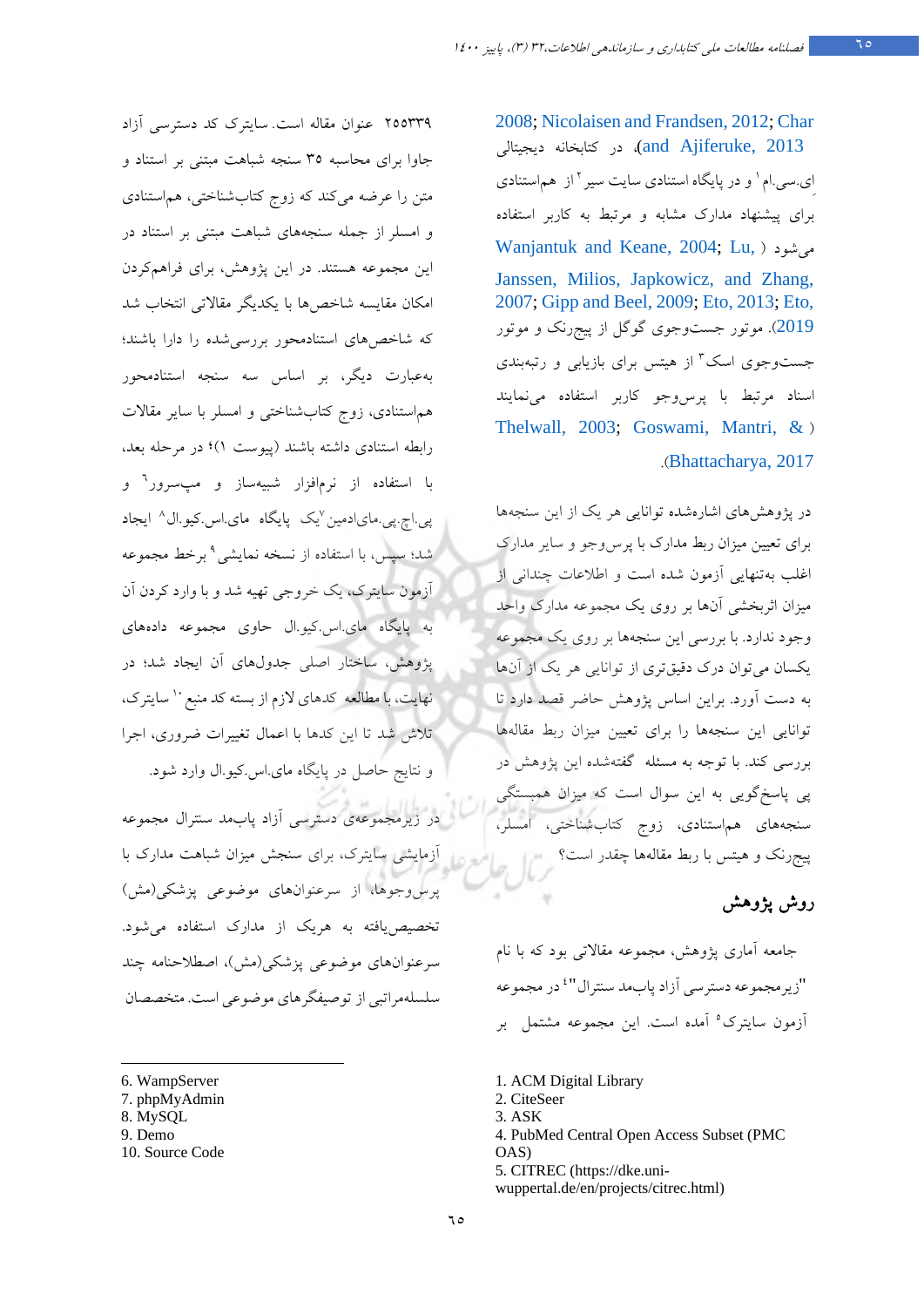یکدیگر به دست آمد که بهصورت نزولی مرتب و در پایگاه مای.اس.کیو.ال با نام سیم مش اینترسکشن<sup>، د</sup>خیره شد؛ در مرحله بعد، با نوشتن پرس وجو به زبان اس.کیو.ال°[،](#page-10-1) شبکه استنادی مجموعه بهصورت کامل استخراج شد و در قالب یک فایل مقادیر جداشده با کاما<sup>٬</sup> ذخیره شد؛ به دلیل بزرگ بودن فایل، استفاده از نرمافزارهاي موجود براي محاسبه پیجرنک و هیتس امکانپذیر نبود، بنابراین یک برنامه به زبان پایتون نوشته شد که قادر بود این فایل بزرگ را باز و پردازش کند و نیز سنجهها را اجرا کند. بدین ترتیب، اعداد مربوط به پیجرنک و هیتس (اعتبار و کانون) به صورت جداگانه محاسبه و ذخیره گردید.

براي انتخاب نمونه، ابتدا به صور 30ت تصادفی، مقاله از میان کلیهي مقالات جامعه پژوهش، به عنوان مدارك پایه انتخاب شد و هر یک بهمنزله یک پرسوجو در نظر گرفته شد. با جستوجوي هر مقاله در جدولهاي ماي.اس.کیو.ال ساختهشده در مرحله قبل، مدارک مرتبط 30با هر یک از مدرك پایه بر اساس سنجه شباهت مش شناسایی و بازیابی گردید؛ سپس، براي آن مقالات میزان ربط مقالات، سنجههاي استنادمحور هماستنادي، زوج کتابشناختی، امسلر، پیجرنک، هیتس (اعتبار و کانون) از جدول هاي مربوط استخراج گردید. براي سنجش توانایی شش سنجه زوج کتابشناختی، هم استنادی، امسلر، پیجرنک، هیتس (اعتبار) و هیتس (کانون) برای تعیین میزان ربط مقالهها با یکدیگر، این شش سنجه بهعنوان متغیرهاي مستقل و ربط مقالهها براساس شاخص مش به عنوان متغیر وابسته وارد نرم افزار اس یبی اس .اس نسخه ۲۳ شد. قبل از انجام آزمون همبستگی، فرض نرمال بودن

<span id="page-10-2"></span>6. Comma-separated values (CSV)

کتابخانه ملی پزشکی ( ان ال ام) آمریکا ' این اصطلاحنامه را ایجاد و به صورت تدستی، مناسب رین توصیفگ رها را به مدارک موجود در مجموعه دیجیتال ان.ال.ام مدلاین<sup>۲</sup> اختصاص می دهند. سایترك، مش را به عنوان استاندارد طلایی و قضاوت موضوعی متخصصان در نظر میگیرد. این قضاوتها می توانند برای ایجاد یک استاندارد طلایی برای ربط موضوعی مناسب باشند. به این صورت که هر چه تعداد اشتراك توصیفگرهاي اختصاص یافته به دو مدرک بیشتر باشد آن دو مقاله با یکدیگر شباهت بیشتری دارند؛ به عبارتی، ربط آن دو مقاله با هم بیشتر است. این استاندارد طلایی، پژوهشگران را قادر میسازد تا میزان انعکاس ربط موضوعی سنجه هاي شباهت مبتنی بر استناد را بسنجند ؛ بنابراین، این سنجه به عنوان شاخص استاندارد پژوهش حاضر در نظر گرفته شد و متغیر ملاك پژوهش بود. از این تکنیک در پژوهش هاي متعدد دیگري نیز براي mسنجش شباهت مدارك استفاده شده است ( .Batet et al 2010, Eto, 2012, Lin and Wilbur, 2007; Zhu et al., 2009 quated in [Gipp, Meuschke](#page-15-11)  در این مجموعه آزمون، سنجه (C . در این مجموعه آزمون، سنجه شباهت مش(ربط متخصص) با اندازهگیري میزان شباهت میان هر زوج پرسش - مدرك، با استفاده از سنجه ژاکارد و با تقسیم اشتراك اصطلاحات مش بر اجتماع آنان محاسبه شده است.

براي تعیین ربط مدارك با یکدیگر، باید کدنویسی انجام و کد مش اینترسکشن "اجرا می شد. بدین منظور، یک جدول جدید در پایگاه ماي.اس.کیو.ال ایجاد و هر مدرك با کل مدارك موجود در مجموعه مقایسه شد؛ سپس میزان ربط مدارك بر اساس میزان اشتراك توصیفگرهاي مش آنان با

3. Mesh-Intersections

<span id="page-10-0"></span>[<sup>4</sup>](#page-10-2). Sim-Mesh-Intersections

<span id="page-10-1"></span><sup>5.</sup> SQL

<sup>1.</sup> U.S. National Library of Medicine (NLM)

<sup>2.</sup> NLM's digital collection MEDLINE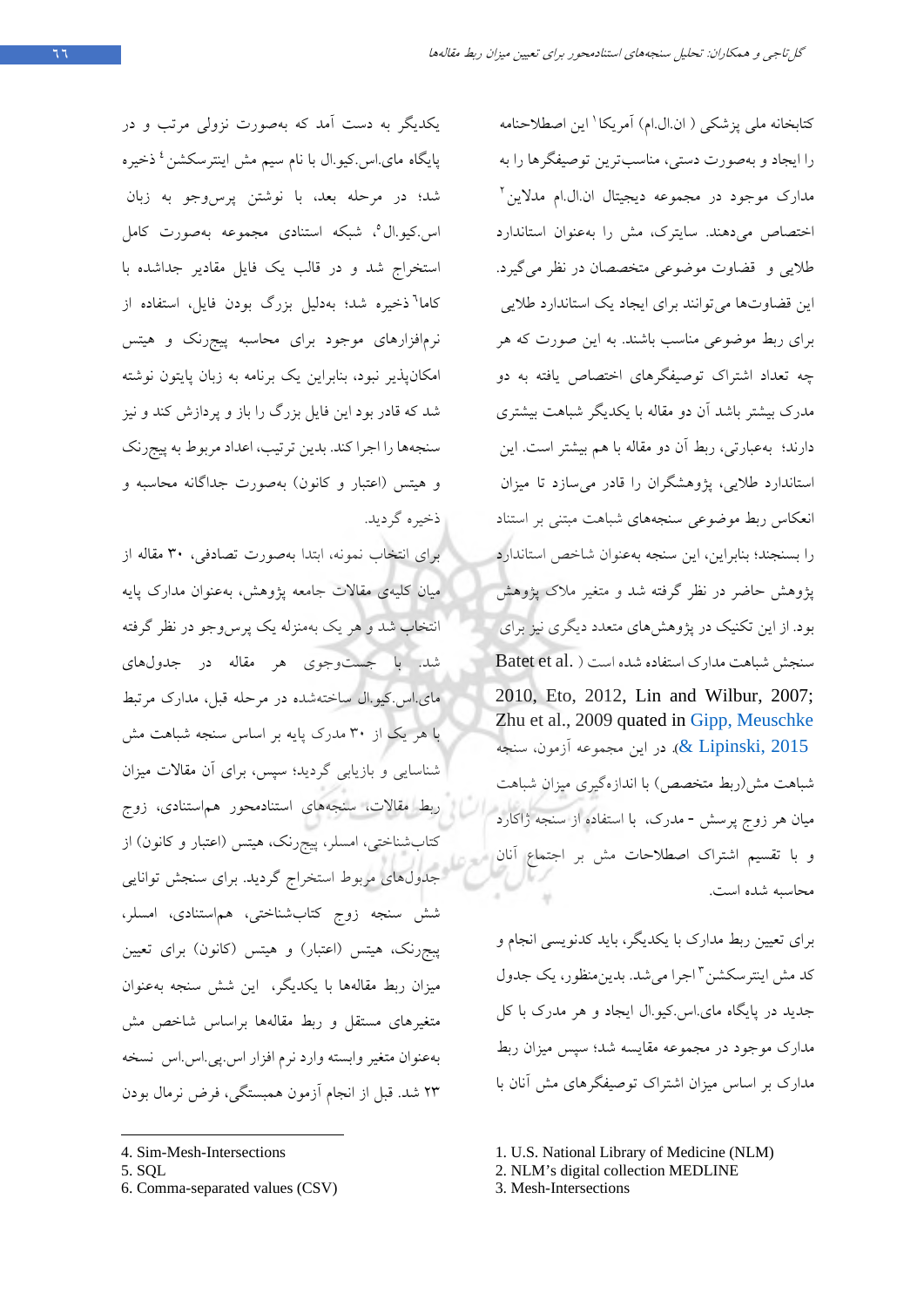متغیرها از طر قی آزمون کولموگروف اسمیرنوف بررسی 1جدول( شد ).

| ربط                  | هيتس(كانون)                        | هيتس(اعتبار)                  | پیج رنک                                                           | زوج كتابشناختى      | امسلر                | هم استنادی         |                  |  |
|----------------------|------------------------------------|-------------------------------|-------------------------------------------------------------------|---------------------|----------------------|--------------------|------------------|--|
|                      |                                    |                               |                                                                   |                     |                      |                    | متغيرها          |  |
|                      |                                    |                               |                                                                   |                     |                      |                    | شاخص آماری       |  |
| 10                   | 10                                 | 10                            | 10                                                                | 10                  | 10                   | 10                 | تعداد نمونه      |  |
| $\cdot$ /۲۳          | $\cdot/\cdot\cdot\cdot$ {          | $\cdot$ / $\cdot$ $\cdot$ \   | $\cdot$ / $\cdot$ $\cdot$ $\cdot$ $\cdot$ $\cdot$ $\cdot$ $\cdot$ | $\cdot$ /10 $V$     | $\cdot$ / $\vee$ 9 2 | $\cdot$ /170       | ميانگين          |  |
| $\cdot$ / $\cdot$ VA | $\cdot$ / $\cdot$ $\cdot$ $\wedge$ | $\cdot$ / $\cdot$ + $\cdot$ 2 | $*$ /******* $\mathcal{F}$                                        | 1/V09               | Y/YY                 | ۰/VV٦              | انحراف استاندارد |  |
| $\cdot/\cdot\cdot$   | $\cdot/\cdot\cdot$                 | $\cdot$ / $\cdot$ \           | $\cdot$ / $\cdot$ \                                               | $\cdot$ / $\cdot$ ) | $\cdot$ / $\cdot$ \  | $\cdot/\cdot\cdot$ | سطح معناداری     |  |

جدول 1- نتایج آزمون کولموگروف اسمیرنوف سطح نرمال بودن متغیرها

مربوط به سنجه امسلر است. یم زان نیا همبستگی 174/0 است و با اطمینان 99 درصد می توان گفت که یب ن سنجه امسلر و ربط مقالهها رابطه معنادار ي وجود دارد. با توجه به مثبت بودن جهت رابطه یم توان گفت که با افزایش مقدار سنجه امسلر، میزان ربط مقالهها نیز افزایش پیدا می کند( 1 ∙/∙≥ p ، ٤ // / r=۰/۱۷

با توجه به این که براي تمامی متغیرها سطح معناداري از پنج صدم کمتر است، می توان گفت دادههاي پژوهش نرمال نیستند و بر این اساس از آزمون همبستگی اسپیرمن استفاده شد.

#### یافتههای پژوهش

برای سنجش رابطه بین سنجههای استنادمحور با میزان ربط مقالهها، با توجه به نرمال نبودن عیتوز دادهها از آزمون ضریب همبستگی اسپیرمن استفاده شد. نتایج این آزمون نشان داد که تمامی شش سنجه در سطح کی صدم همبستگی معناداری با میزان ربط مقالهها دارد. همانگونه که جدول ۲ نشان می دهد بیشترین میزان همبستگی

٦۷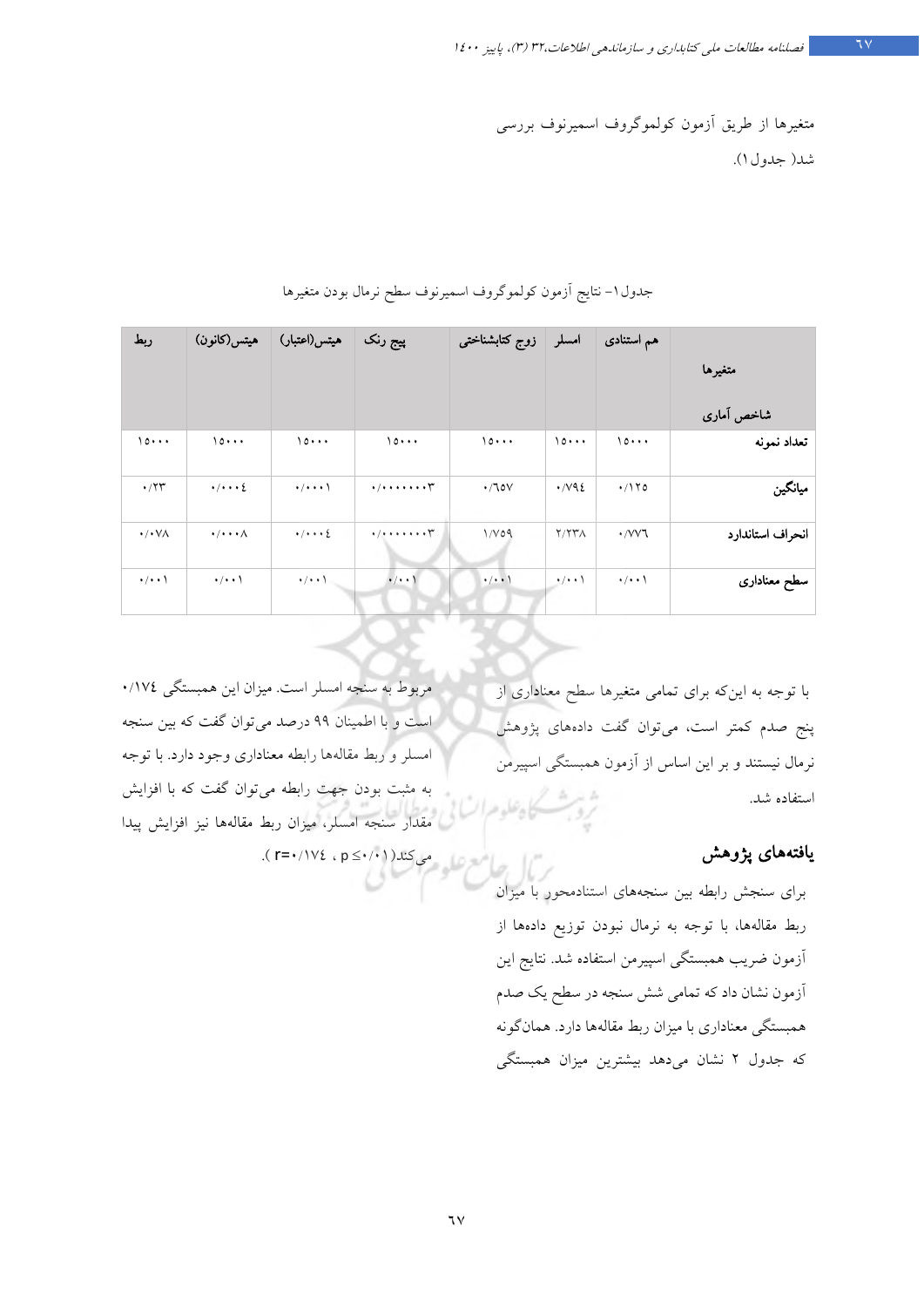| $\mathsf{v}$ | ٦                       | $\bullet$      | ٤                           | ٣                     | ۲                       |                                              | متغير          |        |
|--------------|-------------------------|----------------|-----------------------------|-----------------------|-------------------------|----------------------------------------------|----------------|--------|
|              |                         |                |                             |                       |                         |                                              | هيتس(اعتبار)   |        |
|              |                         |                |                             |                       |                         | $\cdot/207***$                               | هيتس(كانون)    | ۷      |
|              |                         |                |                             |                       | $\cdot$ /۲٤۱**          | $\cdot/\Lambda$ ry <sup>**</sup>             | پیج رنک        | ٣      |
|              |                         |                |                             | $\cdot$ /۲٦۸**        | $\cdot$ /۲٤٣**          | $\cdot$ / $\mathsf{r}\circ\mathsf{t}^{**}$   | هم استنادی     | ٤      |
|              |                         |                | $\cdot$ /۳ $\cdot$ 0**      | $\cdot$ /101**        | $.072***$               | $\cdot$ /۲۷۹**                               | زوج كتابشناختى | ٥      |
|              |                         | $4/970***$     | $\cdot/209***$              | $\cdot$ /197**        | $\cdot$ /077**          | $\cdot$ / $\mathsf{r} \mathsf{r} \mathsf{r}$ | امسلر          | ٦      |
|              | $\cdot/\sqrt{\xi^{**}}$ | $\cdot$ /171** | $\cdot/\cdot \wedge q^{**}$ | $\cdot$ /11 $\ast$ ** | $\cdot/\cdot\wedge$ 9** | $\cdot/\mathrm{10}$ r**                      | ربط            | $\vee$ |

جدول٢- نتایج آزمون همبستگی اسپیرمن برای سنجش رابطه بین سنجههای استنادمحور با میزان ربط مقالهها

\*\*p  $\leq \cdot / \cdot$ 

با توجه به یافته هاي بهدست آمده یم توان گفت که ترکم ین میزان همبستگی با ربط مقالهها، مربوط به سنجههای هماستنادی و هیتس( کانون) است. براین اساس میتوان گفت که سنجه امسلر که ترکیبی از سنجههای زوج کتاب شناختی و هماستنادی است، بهتر از سایر سنجهها، می تواند میزان ربط مقالهها را تعیین کند.

بحث و نتیجه گیري

در این پژوهش توانایی سنجههاي استنادمحور مه استنادي، زوج تابک شناختی، امسلر، پیج رنک و هیتس (اعتبار و کانون) براي تعیین میزان ربط مقالهها تخمین زده شد. نتایج نشان داد که در بین سنجههاي استناد محور، سنجه امسلر، زوج کتابشناختی بهترتیب بیشترین توان را در تعیین میزان ربط مقاله ها داشتند. سنجه امسلر، هر دو سنجه هم استنادي و زوج کتابشناختی را در خود لحاظ می کند. در این سنجه، به جاي اینکه از هریک از دو شاخص پیشین بهتنهایی استفاده شود، آن دو با یکدیگر ترکیب میشوند. به این ترتیب از تمامی علائمی که به نحوي نشانگر ارتباط موضوعی مدارك هستند استفاده (شود می [1980 ,Eaton and Bichteler](#page-7-0)(. این یافته با نتایج به دست آمده از پژوهش [and Bichteler](#page-7-0) [\(1980\)Eaton](#page-7-0) همسو است. نتایج این پژوهش نیز نشان داد استفاده از این مقیاس نسبت به زوج

پس از سنجه امسلر، بیشترین میزان همبستگی، مربوط به سنجه زوج کتاب شناختی است. با توجه به ضریب همبستگی بهدستآمده یم توان گفت که نیب دو سنجه زوج کتاب شناختی و ربط مقاله ها با اطمینان 99 درصد رابطه معناداری وجود دارد؛ همچنین، با توجه به مثبت بودن جهت رابطه یم توان گفت که با افزا شی سنجه زوج کتابشناختی، ربط مقالهها نیز افزایش مییابد(۱۰/۰≥ p)،  $(r = \cdot / 17)$ 

پس از سنجههای امسلر و زوج کتابشناختی، بیشترین همبستگی بین متغیر هیتس(اعتبار) با ربط مقالهها است. با توجه به مقدار ضر بی همبستگی یم توان گفت که با احتمال خطاي كمتر از یک صدم درصد بین دو متغیر رابطه مثبت و معناداري وجود دارد. به عبارتی با افزا شی هر واحد متغیر اعتبار هیتس، به میزان ۱۵۳/۰ متغیر ربط مقالهها افزایش خواهد داشت ( 101⁄2 ≥ p ، ۱۳=۰/۱۵۳).

در مرتبه چهارم میزان همبستگی ربط مقالهها با سنجههای استنادی، متغیر پیجرنک قرار دارد که با توجه به مقدار ضریب همبستگی می توان گفت که با میزان خطای کمتر از یک صدم درصد بین دو متغیر رابطه مثبت و معناداری وجود دارد. به عبارتی با افزایش هر واحد متغیر پیجرنک، به یم زان 113/0 متغیر ربط مقالهها افزا شی خواهد داشت .(  $r = \cdot / \cdot \gamma$ ,  $p \leq \cdot / \cdot \gamma$ )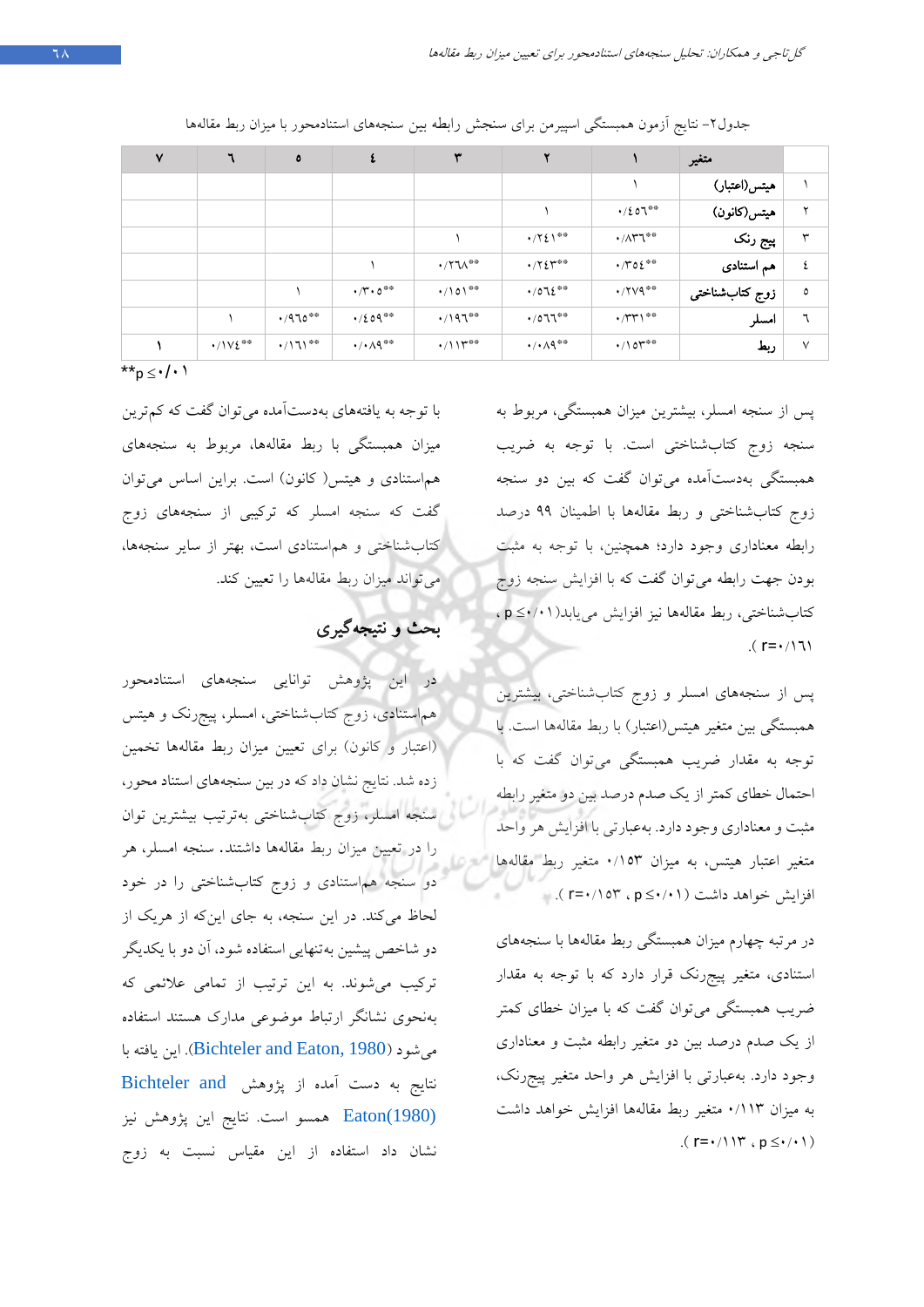کتابشناختی، منجر به بهبود بازیابی مدارك مرتبط میشود. گرچه به نظر میرسد از این سنجه نسبت به دو سنجه هم استنادي و زوج کتابشناختی، در سامانه هاي اطلاعاتی کمتر استفاده شده است، بنابراین می توان این سنجه را بیش از پیش مدنظر قرار داد.

سنجه زوج کتاب شناختی، همان گونه که در مقدمه نیز بیان شد، علاوه بر اینکه عمدتاً در متون به عنوان یک سنجه کارآمد براي تعیین مدارك مرتبط یاد میشود؛ پایگاه هاي اطلاعاتی همانند وب آو ساینس و اسکوپوس نیز از آن براي بازیابی مدارك مرتبط استفاده میکنند [Burnham, 2006;](#page-15-8) [Ahlgren and Jarneving,](#page-14-2) ) [2008;](#page-14-2) [Nicolaisen and Frandsen, 2012;](#page-17-6) 2013 ,Char and Ajiferuke). براین اساس، همانند نتایج پژوهش هاي پیشین (براي مثال، [andBoyack](#page-15-4)  [Klavans, 2010](#page-15-4)[;](#page-15-4) Ahlgren, Chen, ر 2020 Colliander, & van Eck, 2020 بودند که عملکرد سنجه زوج کتابشناخنی نسبت به هماستنادي براي شناسایی شباهت میان مدارك بهتر است، در این پژوهش نیز یافتهها تأییدکننده این مهم بود.

در کنار دو سنجه امسلر و زوج کتابشناختی، نتایج نشان داد دو سنجه هیتس (اعتبار) و پیجرنک نیز توانایی مناسبی براي تعیین میزان ربط مقاله ها دارند. این دو سنجه که از سنجههاي جدیدتر استنادمحور هستند، با استفاده از ساختار پیوندي شبکههاي مقالات، رویتپذیري و اعتبار را بهطور همزمان لحاظ میکنند. این یافته، یافتههای پژوهش هاي پیشین مبنی بر قدرت الگوریتمهاي محیط وب از جمله پیجرنک و هیتس را در بازیابی و رتبهبندی مدارك مرتبط تأ یید میکند ( [;](#page-15-12)[2007 ,Lin and Liu](#page-16-9) [Chen and et al., 2007,](#page-15-12) [Lin, 2008,](#page-16-9) [Yin,](#page-18-9)  [Huang, Hu, & Li 2009;](#page-18-9) [Zhuge and Zhang,](#page-18-3)  [2010;](#page-18-3) Yin [and et al.,2011;](#page-18-4) [Liu, Zhang, &](#page-17-4) الگوریتم هیتس، علاوه بر ساختار گراف، $\rm Guo, 2012$ از روش محتواکاوي نیز استفاده میکند و وابسته به

پرس وجو است؛ بنابراین، در مقایسه با الگوریتم پیجرنک که صرفا ساختار گراف را در نظر گرفته و مستقل از پرسوجو است، در تعیین ربط مقالهها موفقتر بوده است. همچنین نتایج نشان داد در بین سنجههاي استنادي سنتی، سنجه هماستنادي کمترین توان را در تعیین میزان ربط مقالهها داشت. عملکرد ضعیفتر سنجه هم استنادي نسبت به سایر سنجه ها در پژوهش هاي پیشین نیز هب دستآمده Shibata and et al.,  $2009$ ; ) است و قابل انتظار بود این مسئله به این دلیل (Ahlgren and et al., 2020 است که مقاله تازه انتشار یافته، هنوز نتوانسته است استناد قابل قبولی دریافت کند و بر این اساس نمی تواند با سایر مقالات هماستناد شود. البته باید به این نکته هم توجه کرد که مجموعه آزمون سایترك پویا نیست و قابلیت افزایش تعداد مقالات هماستناد نیز در آن وجود ندارد.

در این پژوهش گرچه تمامی سنجه هاي استنادمحور با ربط مقاله ها براساس سنجه مش، همبستگی در سطح یک صدم داشتند، اما ضرایب همبستگی چندان قوي نبود. در متون بر این نکته تأکید شده است که کاربران- بهویژه متخصصان موضوعی و پژوهشگران- بهدلایل مختلف نیازمند سامانه هاي بازیابی کارآمدي هستند که تا حد امکان فقط مرتبطترین و مهم ترین مدارك را در حداقل زمان برایشان بازیابی نمایند؛ براي مثال، بر اساس پژوهش ها کاربران تنها به چند نتیجه نخست توجه یم کنند و سایر نتایج بازیابی شده را نادیده میگیرند [Bar-Ilan, et al. 2006;](#page-15-2) [Lewandowski,](#page-16-2) ) [2008;](#page-16-2) Bar‐[Ilan, et al., 2009;](#page-15-3) Lewandowski, 2017). از جمله مهم ترین عواملی که بر تحقق این امر تأثیر مستقیم دارد، کیفیت سنجههایی است که ربط بین مقالهها با یکدیگر یا مدارك با پرس وجو را تعیین می کند؛ بهعبارت دیگر، هرچه سنجههاي بهتري به کار گرفته شود، میتوان انتظار داشت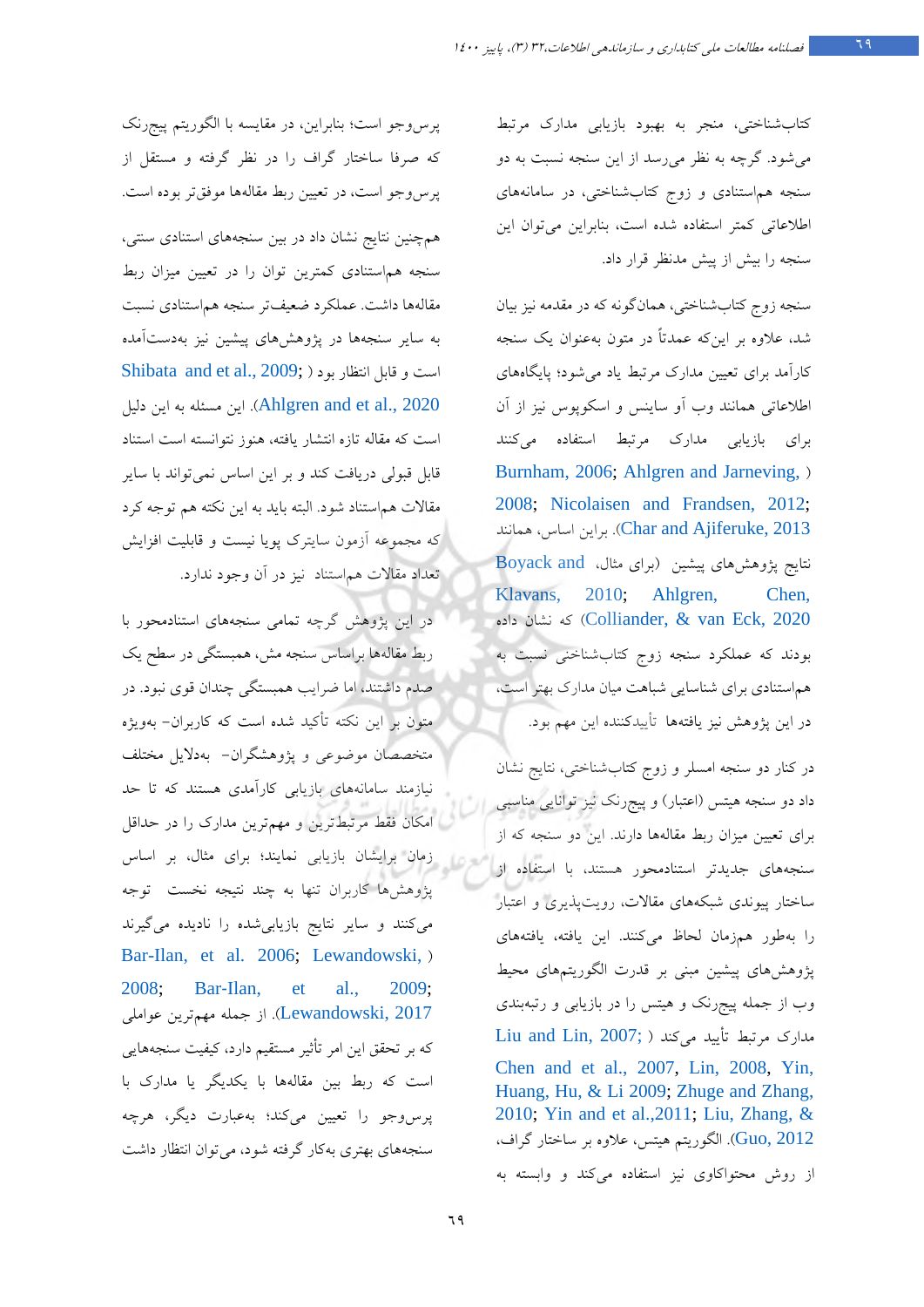نتایج بازیابی بهتر شود. ضرایب همبستگی پایین سنجههاي استنادمحور، می تواند نشان دهنده این باشد که استفاده از این سنجه ها به تنهایی براي یافتن مدارك مرتبط کفایت نمیکند و بایستی توانایی سایر سنجهها مانند سنجههاي متن محور و حتی ترکیب سنجه هاي متنمحور و استناد محور با یکدیگر مدنظر قرار گیرد. نتایج پژوهش هاي مختلف نيز نشان مي دهد مدارك بازيابي شده با استفاده از سنجههاي متنمحور، با مدارکی که از طریق سنجههاي استنادمحور بازیابی میشوند، متفاوت هستند [Mccain, 198](#page-17-8)9; [Pao and Worthen, 1989,](#page-17-9) ) به توصیه .)Ahlgren and [Jarneving, 2008](#page-14-2) استفاده ترکیبی از دو گروه سنجههاي متن محور و استنادمحور در تعدادي از پژوهش هاي پیشین تاکید شده [Yin and et al., 2009;](#page-18-9) [Boyack and](#page-15-4) ) است [Klavans, 2010;](#page-15-4) [Reyhani Hamedani and et](#page-17-2)  [al., 2013;](#page-17-2) [Reyhani Hamedani, Kim, &](#page-17-2)  [Kim, 2016;](#page-17-2) [Jiang and et al., 2019;](#page-16-10) [Ahlgren](#page-14-1)  [and et al., 2020;](#page-14-1) [Boyack and Klavans,](#page-15-13)  .([2020\)](#page-15-13)

# مآخذ **References**

- <span id="page-14-1"></span>• Agrahri, A. K., Manickam, D. A. T., & Riedl, J. (2008, October). Can people collaborate to improve the relevance of search results?. *In Proceedings of the 2008 ACM conference on Recommender systems* (pp. 283-286). ACM. <https://doi.org/10.1145/1454008.1454052>
- Ahlgren, P., Chen, Y., Colliander, C., & van Eck, N. J. (2020). Enhancing direct citations: A comparison of relatedness measures for community detection in a large set of PubMed publications. *Quantitative Science Studies*, *1*(2), 714-729. [https://doi.org/10.1162/qss\\_a\\_00027](https://doi.org/10.1162/qss_a_00027)
- <span id="page-14-2"></span>• Ahlgren, P., & Jarneving, B. (2008). Bibliographic coupling, common abstract stems and clustering: A comparison of two document-document similarity approaches in the context of science mapping. *Scientometrics*, 76(2), 273-290.<https://doi.org/10.1007/s11192-007-1935-1>
- <span id="page-14-0"></span>• Amer, A. A., & Abdalla, H. I. (2020). A set theory based similarity measure for text clustering and classification. *Journal of Big Data*, *7*(1), 1-43. https://doi.org/10.1186/s40537-020- 00344-3

سنجههاي شباهتیابی مانند سنجه هاي مبتی بر استناد براي پیشنهاد مقالات مشابه در پایگاه هاي اطلاعاتی و در بافتارهاي مختلف شامل موتورهاي جستوجو، پایگاههای اطلاعاتی و استنادی، سامانههای پیشنهاددهنده و حتی کتابخانههای دیجیتالی کاربردهای بسیاری دارند و می توان از پتاسيل اين سنجهها، براي پيشنهاد مقالات مشابه و رتبهبندی نتایج بازیابی بهره برد.

،در نهایت باید به این امر اشاره کرد که با توجه به خلاءهاي پژوهشی موجود در زمینه مقایسه سنجههاي شباهت یابی، در این پژوهش، توانایی تعدادي از این سنجهها براي تعیین میزان ربط مقالهها بررسی شد؛ لازم است نتایج ذکرشده بر روي دیگر انواع منابع اطلاعاتی و دیگر مجموعه دادگان به دست آید تا بتوان با قطعیت بیشتري در مورد نتایج بهدستآمده قضاوت کرد. الگوریتمها و مدلهاي پیشبینی حاصل از ترکیب این سنجهها در کنار یکدیگر میبایست در پژوهش هاي آتی مدنظر قرار گیرد.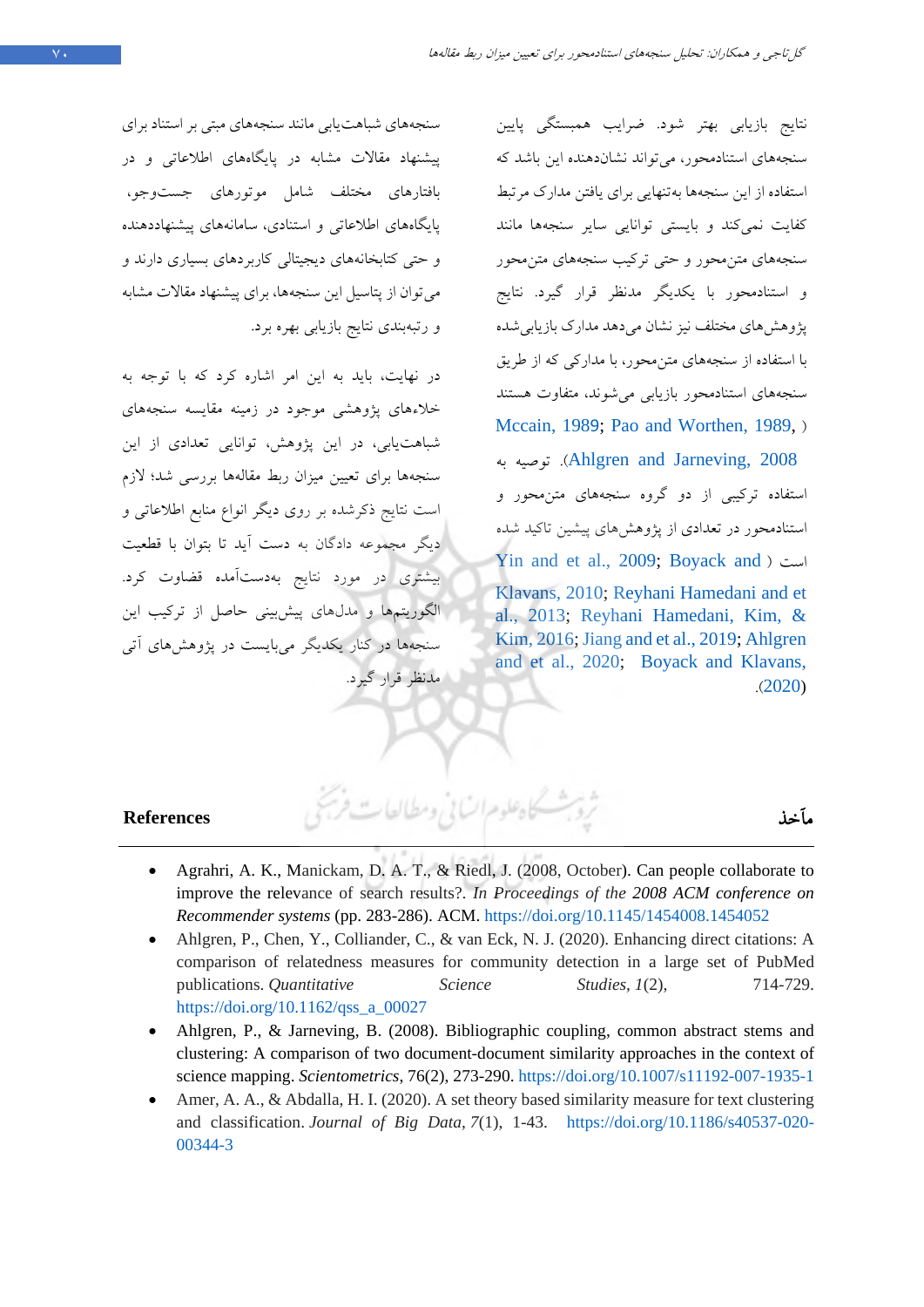- <span id="page-15-3"></span>• Bar‐Ilan, J., Keenoy, K., Levene, M., & Yaari, E. (2009). Presentation bias is significant in determining user preference for search results—A user study. *Journal of the American Society for Information Science and Technology*, 60(1), 135-149.<https://doi.org/10.1002/asi.20941>
- <span id="page-15-1"></span>• Bar‐Ilan, J., Keenoy, K., Yaari, E., & Levene, M. (2007). User rankings of search engine results. *Journal of the American Society for Information Science and Technology*, 58(9), 1254- 1266. <https://doi.org/10.1002/asi.20608>
- <span id="page-15-2"></span>• Bar-Ilan, J., Levene, M., & Mat-Hassan, M. (2006). Methods for evaluating dynamic changes in search engine rankings: a case study. *Journal of Documentation*, 62(6), 708-729. <https://doi.org/10.1108/00220410610714930>
- Bichteler, J., & Eaton, E. A. (1980). The combined use of bibliographic coupling and cocitation for document retrieval. *Journal of the American Society for Information Science*, 31(4), 278-282. <https://doi.org/10.1002/asi.4630310408>
- <span id="page-15-4"></span>• Boyack, K. W., & Klavans, R. (2010). Co‐citation analysis, bibliographic coupling, and direct citation: Which citation approach represents the research front most accurately? *Journal of the American Society for Information Science and Technology*, 61(12), 2389-2404. <https://doi.org/10.1002/asi.21419>
- <span id="page-15-13"></span>• Boyack, K. W., & Klavans, R. (2020). A comparison of large-scale science models based on textual, direct citation and hybrid relatedness. *Quantitative Science Studies*, 1-16. [https://doi.org/10.1162/qss\\_a\\_00085](https://doi.org/10.1162/qss_a_00085)
- <span id="page-15-8"></span>• Burnham, J. F. (2006). Scopus database: A review. *Biomedical Digital Libraries*, 3(1), 1-8. https://doi.org/10.1186/1742-5581-3-1
- <span id="page-15-9"></span>• Char, D. C., & Ajiferuke, I. (2013, October). Comparison of the effectiveness of related functions in Web of Science and Scopus. *In Proceedings of the Annual Conference of CAIS/Actes du congrès annuel de l'ACSI.* <https://doi.org/10.29173/cais353>
- <span id="page-15-12"></span>• Chen, P., Xie, H., Maslov, S., & Redner, S. (2007). Finding scientific gems with Google's PageRank algorithm*, Journal of Informetrics*, 1(1), 8-15. <https://doi.org/10.1016/j.joi.2006.06.001>
- <span id="page-15-7"></span>• Colavizza, G., Boyack, K. W., Van Eck, N. J., & Waltman, L. (2018). The closer the better: Similarity of publication pairs at different cocitation levels. *Journal of the Association for Information Science and Technology*, *69*(4), 600-609.<https://doi.org/10.1002/asi.23981>
- <span id="page-15-6"></span>• Devi, P., Gupta, A., & Dixit, A. (2014). Comparative study of hits and pagerank link based ranking algorithms. *International Journal of Advanced Research in Computer and Communication Engineering*, 3(2), 5749-5754.
- <span id="page-15-0"></span>• Eminagaoglu, M. (2020). A new similarity measure for vector space models in text classification and information retrieval. *Journal of Information Science*. <https://doi.org/10.1177/0165551520968055>
- Eto, M. (2013). Evaluations of context-based co-citation searching. *Scientometrics*, 94(2), 651-673. https://doi.org/10.1007/s11192-012-0756-z
- <span id="page-15-5"></span>• Eto, M. (2019). Extended co-citation search: Graph-based document retrieval on a co-citation network containing citation context information. *Information Processing & Management*, 56(6), 102046[. https://doi.org/10.1016/j.ipm.2019.05.007](https://doi.org/10.1016/j.ipm.2019.05.007)
- <span id="page-15-10"></span>• Gipp, B., & Beel, J. (2009). Citation proximity analysis (CPA): a new approach for identifying related work based on co-citation analysis. In *ISSI'09: 12th International Conference on Scientometrics and Informetrics* (pp. 571-575). Retrieved June 20, 2020 from [https://isg.beel.org/pubs/Citation%20Proximity%20Analysis%20\(CPA\)%20-](https://isg.beel.org/pubs/Citation%20Proximity%20Analysis%20(CPA)%20-%20A%20new%20approach%20for%20identifying%20related%20work%20based%20on%20Co-Citation%20Analysis%20--%20preprint.pdf) [%20A%20new%20approach%20for%20identifying%20related%20work%20based%20on%](https://isg.beel.org/pubs/Citation%20Proximity%20Analysis%20(CPA)%20-%20A%20new%20approach%20for%20identifying%20related%20work%20based%20on%20Co-Citation%20Analysis%20--%20preprint.pdf) [20Co-Citation%20Analysis%20--%20preprint.pdf.](https://isg.beel.org/pubs/Citation%20Proximity%20Analysis%20(CPA)%20-%20A%20new%20approach%20for%20identifying%20related%20work%20based%20on%20Co-Citation%20Analysis%20--%20preprint.pdf)
- <span id="page-15-11"></span>• Gipp, B., Meuschke, N., & Lipinski, M. (2015). CITREC: An Evaluation Framework for Citation-Based Similarity Measures based on TREC Genomics and PubMed Central. In *iConference 2015*, Newport Beach, California. https://doi.org/10.5281/zenodo.3547372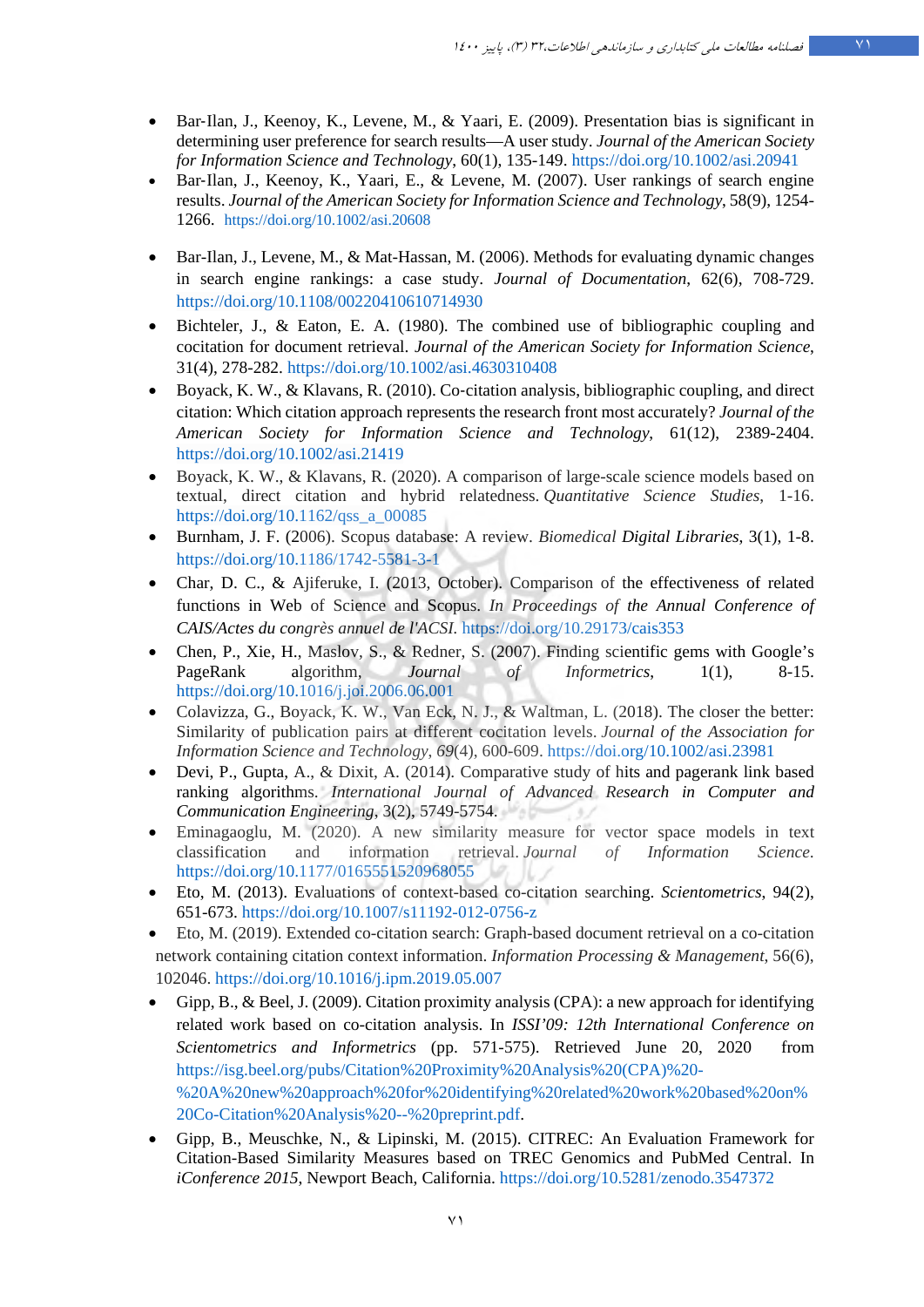- <span id="page-16-12"></span>• Goswami, P., Mantri, M., & Bhattacharya, M. (2017). Web Page Ranking Based On User Query. *International Journal of HIT Transaction on ECCN*, 3(2A), 21-33.
- Hajian, A., & CheshmehSohrabi, M. (2020). Ranking and Relevance in Noormags and RICEST Databases. *National Studies on Librarianship and Information Organization*, *31*(3), 72-92. DOI: 10.30484/nastinfo.2020.2472.1934 [In Persian]

[ حاجیان، آزاده؛ چشمهسهرابی، مظفر (۱۳۹۹). رتبهبندي و ربط مقالات در پایگاههاي اطلاعاتی نورمگز و رایسست. *مطالعات* ملی کتابداري و سازماندهی اطلاعات، 31 3( )، 72-92 ].

- <span id="page-16-1"></span>• Hariri, N. (2011). Relevance ranking on Google: Are top ranked results really considered more relevant by the users?. *Online Information Review*, 35(4), 598-610. <https://doi.org/10.1108/14684521111161954>
- <span id="page-16-8"></span>• Herskovic, J. R., & Bernstam, E. V. (2005). Using incomplete citation data for MEDLINE results ranking. In *AMIA Annual Symposium proceedings* (Vol. 2005, p. 316-320). American Medical Informatics Association.
- <span id="page-16-11"></span>• Janssens, A. C. J., Gwinn, M., Brockman, J. E., Powell, K., & Goodman, M. (2020). Novel citation-based search method for scientific literature: a validation study. *BMC medical research methodology*, *20*(1), 1-11. https://doi.org/10.1186/s12874-020-0907-5
- <span id="page-16-5"></span>• Jiang, X., Sun, X., Yang, Z., Zhuge, H., & Yao, J. (2016). Exploiting Heterogeneous Scientific Literature Networks to Combat Ranking Bias: Evidence From the Computational Linguistics Area. *Journal of the American Society for Information Science and Technology*, 67(7), 1679- 1702.<https://doi.org/10.1002/asi.23463>
- <span id="page-16-10"></span>• Jiang, T., Zhang, Z., Zhao, T., Qin, B., Liu, T., Chawla, N. V., & Jiang, M. (2019, November). CTGA: Graph-based Biomedical Literature Search. In *2019 IEEE International Conference on Bioinformatics and Biomedicine (BIBM)* (pp. 395-400). IEEE. DOI**:** [10.1109/BIBM47256.2019.8983173](https://doi.org/10.1109/BIBM47256.2019.8983173)
- Jouili S., Tabbone S., Valveny E. (2010) Comparing Graph Similarity Measures for Graphical Recognition. In: Ogier JM., Liu W., Lladós J. (eds) Graphics Recognition*. Achievements, Challenges, and Evolution. GREC 2009. Lecture Notes in Computer Science*, vol 6020. Springer, Berlin, Heidelberg. https://doi.org/10.1007/978-3-642-13728- 0\_4
- <span id="page-16-7"></span>• Kirsch, S. M., Gnasa, M., Won, M., & Cremers, A. (2008). From PageRank to Social Rank: Authority-Based Retrieval in Social Information Spaces. In *Social Information Retrieval Systems: Emerging Technologies and Applications for Searching the Web Effectively* (pp. 134- 154). IGI Global.
- <span id="page-16-4"></span>• Kessler, M.M. (1963). Bibliographic coupling between scientific papers. *American Documentation*, 14(1), 10–25. <https://doi.org/10.1002/asi.5090140103>
- <span id="page-16-6"></span>• Kleinberg, J. M. (1999). Authoritative sources in a hyperlinked environment. *Journal of the ACM (JACM)*, 46(5), 604-632.
- <span id="page-16-2"></span>Lewandowski, D. (2008). The retrieval effectiveness of web search engines: considering results descriptions. *Journal of documentation*, 64(6), 915- 937. Retrieved June 20, 2020 from https://arxiv.org/ftp/arxiv/papers/1511/1511.05800.pdf.
- <span id="page-16-3"></span>• Lewandowski D. (2017) Is Google Responsible for Providing Fair and Unbiased Results? In: Taddeo M., Floridi L. (eds) *The Responsibilities of Online Service Providers. Law, Governance and Technology Series*, vol 31, pp.61-77 Springer, Cham. https://doi.org/10.1007/978-3-319-47852-4\_4
- <span id="page-16-9"></span>• Lin, J. (2008). PageRank without hyperlinks: Reranking with PubMed related article networks for biomedical text retrieval. *BMC Bioinformatics*, 9, 270. [https://doi.org/10.1186/1471-2105-](https://doi.org/10.1186/1471-2105-9-270) [9-270](https://doi.org/10.1186/1471-2105-9-270)
- <span id="page-16-0"></span>• Lin, Y. S., Jiang, J. Y., & Lee, S. J. (2013). A similarity measure for text classification and clustering. *IEEE transactions on knowledge and data engineering*, *26*(7), 1575-1590. doi: 10.1109/TKDE.2013.19.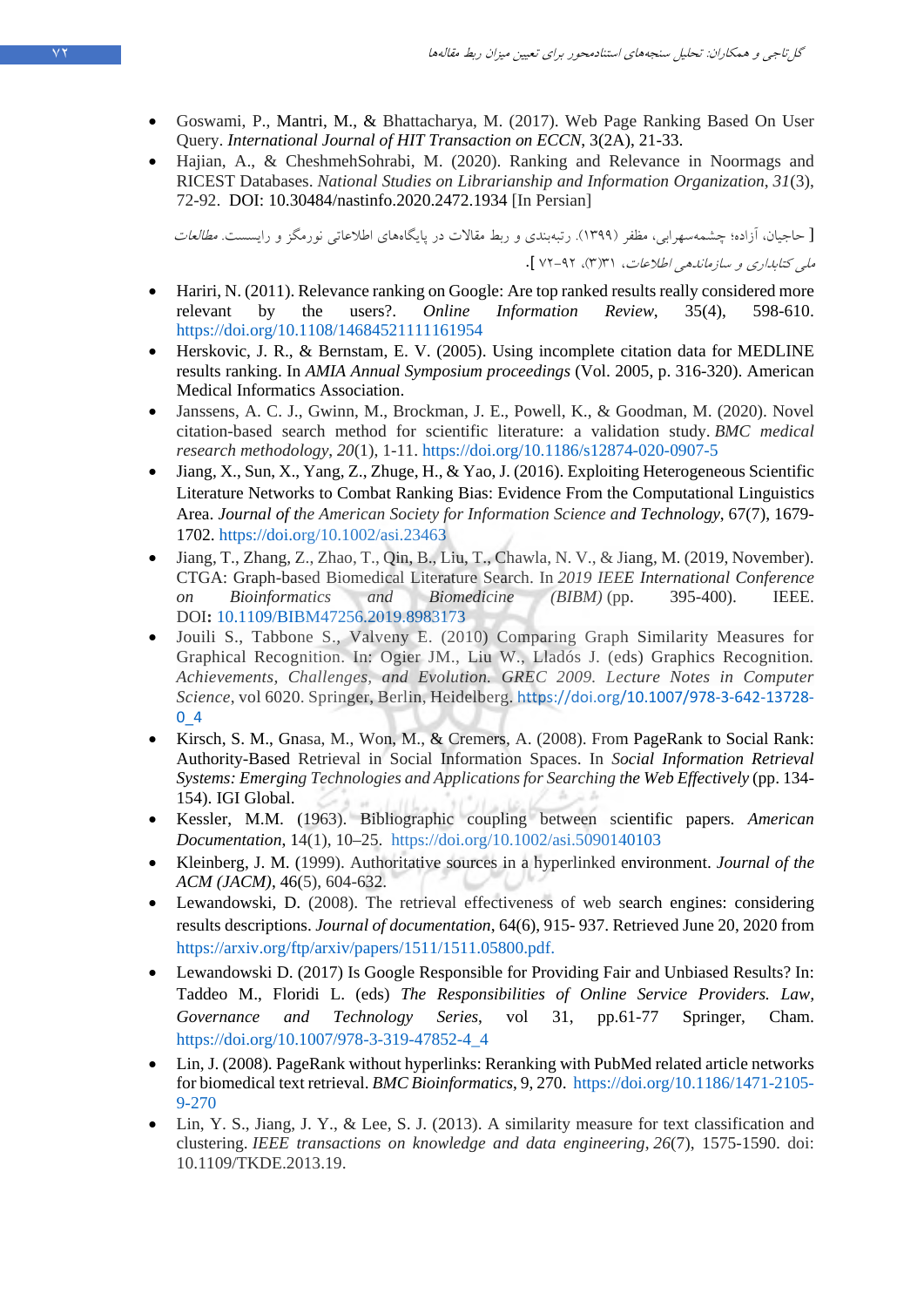- Liu, Y., & Lin, Y. (2007, October). Supervised HITS algorithm for MEDLINE citation ranking. In *Bioinformatics and Bioengineering (BIBE)*, 2007. *Proceedings of the 7th IEEE International Conference on* (pp. 1323-1327). IEEE.
- <span id="page-17-4"></span>• Liu, X., Zhang, J., & Guo, C. (2012, October). Full-text citation analysis: enhancing bibliometric and scientific publication ranking. In *Proceedings of the 21st ACM international conference on Informationand knowledge management* (pp. 1975-1979). ACM. <https://doi.org/10.1145/2396761.2398555>
- <span id="page-17-7"></span>• Lu, W., Janssen, J., Milios, E., Japkowicz, N., & Zhang, Y. (2007). Node similarity in the citation graph. *Knowledge and Information Systems*, 11(1), 105-129. https://doi.org/10.1007/s10115-006-0023-9
- <span id="page-17-5"></span>• Ma, N., Guan, J., & Zhao, Y. (2008). Bringing PageRank to the citation analysis. *Information Processing and Management*, 44:800-810.<https://doi.org/10.1016/j.ipm.2007.06.006>
- <span id="page-17-8"></span>• Mccain, W. (1989). Descriptor and Citation Retrieval in the Medical Behavioral Sciences Literature: Retrieval Overlaps and Novelty Distribution. *Journal of the American Society for Information Science*, 40(2), 110-114. [https://doi.org/10.1002/\(SICI\)1097-](https://doi.org/10.1002/(SICI)1097-4571(198903)40:2%3C110::AID-ASI5%3E3.0.CO;2-T) [4571\(198903\)40:2<110::AID-ASI5>3.0.CO;2-T](https://doi.org/10.1002/(SICI)1097-4571(198903)40:2%3C110::AID-ASI5%3E3.0.CO;2-T)
- <span id="page-17-0"></span>• McGill, M., Koll, M., & Noreault, T. (1979). An evaluation of factors affecting document ranking by information retrieval systems, Syracuse, NY: School of Information Studies, Syracuse University.
- <span id="page-17-6"></span>• Nicolaisen, J., & Frandsen, T. F. (2012). Consensus formation in science modeled by aggregated bibliographic coupling. *Journal of Informetrics*, *6*(2), 276-284. DOI: 10.1016/j.joi.2011.08.001
- Neshat, N. (2003). Hermeneutice and Information Retrieval. *Informology*, 2, 31-46. http://ensani.ir/file/download/article/20110108110840-0%20(1)

[ نشاط، نرگس (١٣٨٢). هرمنوتیک و بازیابی اطلاعات. اطلاع شناسی، ۲، ۳۱-٤٦ ].

- <span id="page-17-9"></span>• Pao, M. L., & Worthen, B. (1989). Retrieval Effectiveness by Semantic and Citation Searching. *Journal of the american society for information science*, 40(4), 226-235. [https://doi.org/10.1002/\(SICI\)1097-4571\(198907\)40:4<226::AID-ASI2>3.0.CO;2-6](https://doi.org/10.1002/(SICI)1097-4571(198907)40:4%3C226::AID-ASI2%3E3.0.CO;2-6)
- <span id="page-17-2"></span>• Reyhani Hamedani, M., & Kim, S. W. (2021). On Investigating Both Effectiveness and Efficiency of Embedding Methods in Task of Similarity Computation of Nodes in Graphs. *Applied Sciences*, *11*(1), 162. <https://doi.org/10.3390/app11010162>
- Reyhani Hamedani, M., Kim, S. W., & Kim, D. J. (2016). SimCC: A novel method to consider both content and citations for computing similarity of scientific papers. *Information Sciences*, 334, 273-292.<https://doi.org/10.1016/j.ins.2015.12.001>
- Reyhani Hamedani, M.., Lee, S. C., & Kim, S. W. (2013, October). On combining text-based and link-based similarity measures for scientific papers. In *Proceedings of the 2013 Research in Adaptive and Convergent Systems* (pp. 111-115). ACM. DOI[:10.1145/2513228.2513321](http://dx.doi.org/10.1145/2513228.2513321)
- Sadein Khorram, S., & Abbaspour, J. (2019). Article Ranking by Recommender Systems vs. Users' Perspectives. *National Studies on Librarianship and Information Organization*, *30*(3), 46-57. DOI: 10.30484/nastinfo.2019.2187.1838 [http://nastinfo.nlai.ir/article\\_2346.html](http://nastinfo.nlai.ir/article_2346.html)

[ سعدینخرم، صبا؛ عباسپور، جواد (1398). سنجش رتبهبندي سامانههاي پیشنهاددهندة مقاله در تقابل با رتبهبندي

کاربران . مطالعات ملی کتابداري و سازماندهی اطلاعات، 30 3( )، 46-57] .

- <span id="page-17-3"></span>• Shibata, N., Kajikawa, Y., Takeda, Y., & Matsushima, K. (2009). Comparative study on methods of detecting research fronts using different types of citation. *Journal of the American Society for information Science and Technology*, *60*(3), 571-580. <https://doi.org/10.1002/asi.20994>
- Small, H. (1973). Co-citation in the scientific literature: A new measure of the relationship between two documents. *Journal of the American Society for Information Science*, 24(4), 265– 269.<https://doi.org/10.1002/asi.4630240406>
- <span id="page-17-1"></span>• Smith, L. C. (1981). Citation Analysis. *Library Trends*, *30*(1), 83-106.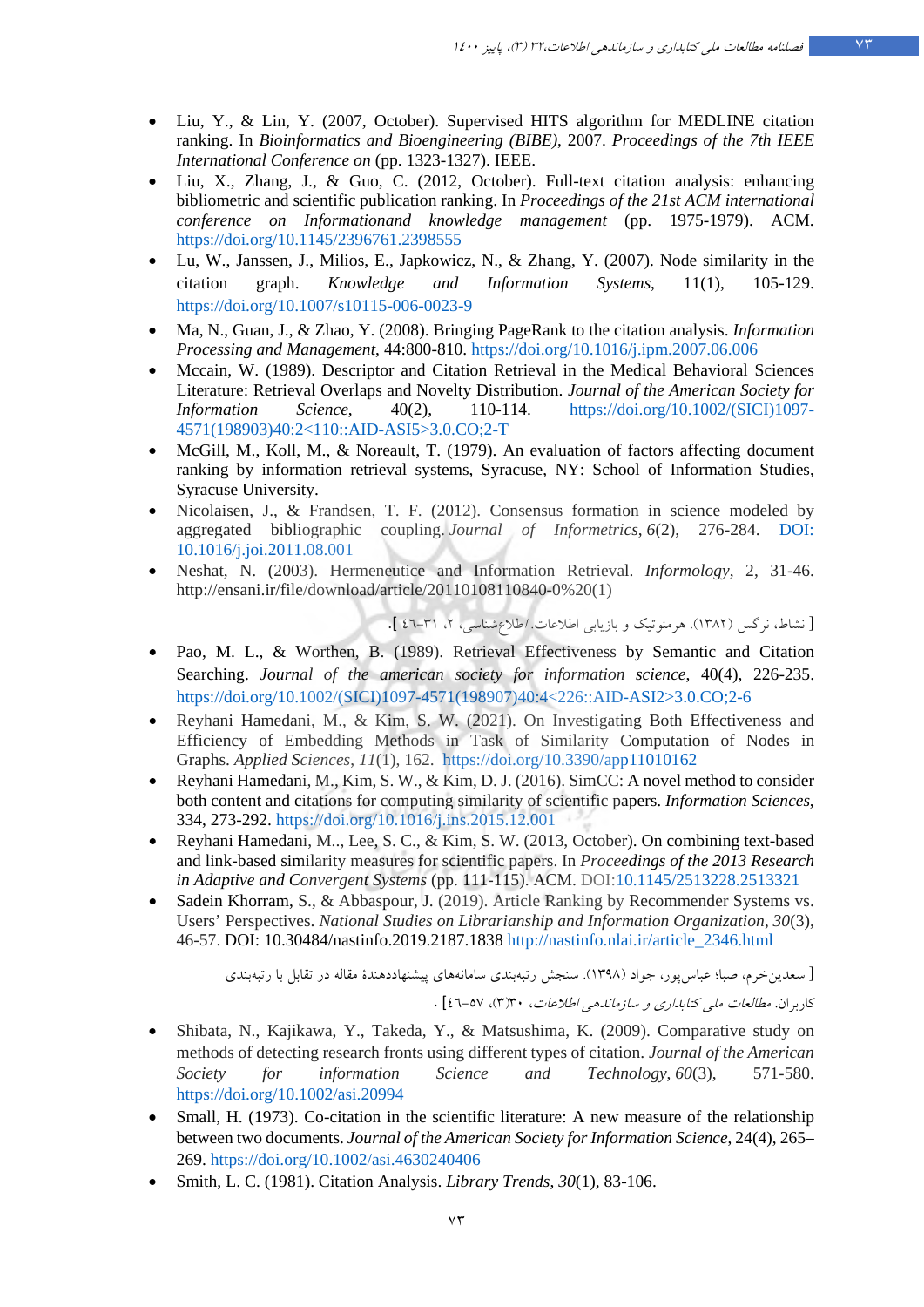- <span id="page-18-2"></span>• Su, C., Pan, Y., Zhen, Y., Ma, Z., Yuan, J., Guo, H., ... & Wu, Y. (2011). PrestigeRank: A new evaluation method for papers and journals. *Journal of Informetrics*, *5*(1), 1-13. <https://doi.org/10.1016/j.joi.2010.03.011>
- <span id="page-18-8"></span>• Thelwall, M. (2003). Can Google's PageRank be used to find the most important academic Web pages?. *Journal of Documentation*, 59(2), 205-217. <https://doi.org/10.1108/00220410310463491>
- <span id="page-18-6"></span>• Thompson, V. U., Panchev, C., & Oakes, M. (2015, November). Performance evaluation of similarity measures on similar and dissimilar text retrieval. In *2015 7th International Joint Conference on Knowledge Discovery, Knowledge Engineering and Knowledge Management (IC3K)* (Vol. 1, pp. 577-584). IEEE.
- <span id="page-18-1"></span>• Torres, G. J., Basnet, R. B., Sung, A. H., Mukkamala, S., & Ribeiro, B. M. (2009). A similarity measure for clustering and its applications. *Int J Electr Comput Syst Eng*, *3*(3), 164-170.
- <span id="page-18-7"></span>• Wanjantuk, P., & Keane, J. A. (2004, October). Finding related documents via communities in the citation graph. In *Communications and Information Technology, 2004. ISCIT 2004. IEEE International Symposium on* (Vol. 1, pp. 445-450). IEEE. [doi:](https://ieeexplore.ieee.org/document/1412885)  [10.1109/ISCIT.2004.1412885.](https://ieeexplore.ieee.org/document/1412885)
- <span id="page-18-9"></span>• Yin, X., Huang, X., Hu, Q., & Li, Z. (2009, April). Boosting biomedical information retrieval performance through citation graph: An empirical study. In *Pacific-Asia Conference on Knowledge Discovery and Data Mining* (pp. 949-956). Springer, Berlin, Heidelberg. [https://doi.org/10.1007/978-3-642-01307-2\\_100](https://doi.org/10.1007/978-3-642-01307-2_100)
- <span id="page-18-4"></span>• Yin, X., Huang, J. X., & Li, Z. (2011). Mining and modeling linkage information from citation context for improving biomedical literature retrieval. *Information processing & management*, 47(1), 53-67.<https://doi.org/10.1016/j.ipm.2010.03.010>
- <span id="page-18-5"></span>• Yoon, S. H., Kim, S. W., & Park, S. (2016). C-Rank: A link-based similarity measure for scientific literature databases. *Information Sciences*, 326, 25-40. <https://doi.org/10.1016/j.ins.2015.07.036>
- <span id="page-18-0"></span>• Zhang, J. & Korfhage, R. (1999).A Distance and Angle Similarity Measure Method. *Journal of the American Society for Information Science*, 50(9),772–778. [https://doi.org/10.1002/\(SICI\)1097-4571\(1999\)50:9<772::AID-ASI5>3.0.CO;2-E](https://doi.org/10.1002/(SICI)1097-4571(1999)50:9%3C772::AID-ASI5%3E3.0.CO;2-E)
- <span id="page-18-3"></span>• Zhuge, H., & Zhang, J. (2010). Topological centrality and its e‐Science applications. *Journal of the Association for Information Science and Technology*, 61(9), 1824-1841.
- <https://doi.org/10.1002/asi.21353>

پیوست ۱

ثروبث كاهلوم انسانى ومطالعات فرسخى ربال جامع علوم ات پی

### شرايط انتخاب مقالات:

- -۱ مدرك انتخاب شده دارا ي شباهت امسلر با مدارك دیگر با (شد مجموعهA (
- -۲ درك انتخاب م شده دارا ي شباهت زوج کتابشناختی یبا مدارك د گر باشد ( مجموعهB (
	- -۳ مدرك انتخاب شده دارا ي شباهت هماستنادي یبا مدارك د گر باشد(مجوعه C (
		- -۴ مدرك انتخاب شده دارا ي شباهت مش یبا مدارك د گر باشد( مجموعهM (
			- میز مجموعههای B ، A، اشتراک وجود داشته باشد.